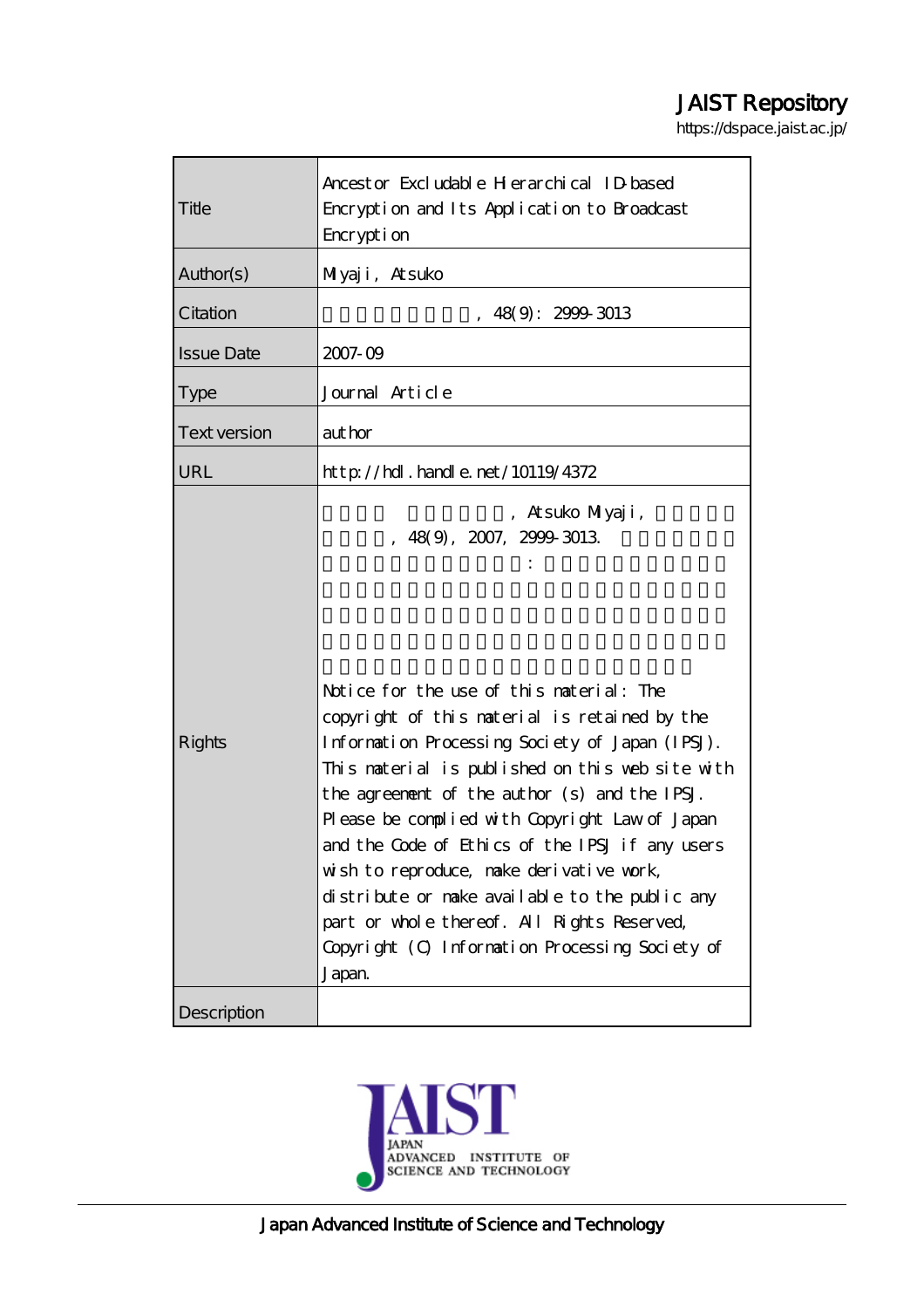Vol. 48 No. 9 **IPSJ Journal** Sep. 2007

*Regular Paper*

# **Ancestor Excludable Hierarchical ID-based Encryption and Its Application to Broadcast Encryption**

# Atsuko Miyaji<sup>†</sup>

An ID-based encryption (IBE) is a public key cryptosystem, in which a user's public key is given as a user ID. In IBE, only a single center generates all user secret keys, which may give the center a load of burdensome work. A hierarchical ID-based encryption (HIBE) is a kind of IBE and overcomes the problem by delegating a user secret key generation to a lower-level center, in which centers form a hierarchical structure. However, all ancestor nodes in HIBE act as centers. That is, any ancestor as well as the root can generate a secret key for any descendant node and, thus, a cipher text to a node can be decrypted by any ancestor node even if the ancestor does not have the same secret key as that of a target node. In this paper, we propose the concept of ancestor-excludable HIBE, in which ancestors with a level less than the designated one can be excluded from a set of privileged ancestors with a right to decrypt a cipher text to a target node. We also give the functional definition together with the security definition. This notion is denoted by AE-HIBE simply. We present the concrete example of AE-HIBE, which can work with constant-size ciphertext and decryption time, independent of the hierarchy level. We prove that our AE-HIBE is selective-ID-CPA secure in the standard model, which can be converted to be selective-ID-CCA secure by applying a general conversion method. Furthermore, AE-HIBE can be naturally applied to the broadcast encryption to realize the efficient public-key version with the user-key size of  $O(\log^2 N)$  and the transmission rate of  $O(r)$  for *N* users and *r* revoked users. The user-key size is the smallest at the transmission rate of  $O(r)$ , up to the present.

#### **1. Introduction**

**IBE and HIBE.** An ID-based encryption (IBE) is a public key cryptosystem, in which a user's public key is given as a user ID such as an email address or name and the corresponding secret key is computed by a center. In IBE, we don't have to use any certification for public keys. A concrete and provable secure IBE is proposed 3). In IBE, only a single center generates all user secret keys, which may give the center a load of burdensome work. A hierarchical ID-based encryption (HIBE) is a kind of IBE and overcomes the problem by delegating a user secret key generation to a lower-level center: any user is assigned to a node of a tree except the root; the identity of a user  $v$  is an ID-tuple  $v = v_1 \cdots v_{l-1}v_l$ , which represents all ancestors information; and the corresponding user secret key  $SK_v$  is generated from its parent  $v_1 \cdots v_{l-1}$ . Therefore, we could say that HIBE represents ID hierarchically. However, all ancestor nodes act as centers. That is, any ancestor as well as root can generate a secret key for any descendant node and, thus, a cipher text to a node can be decrypted by any ancestor node even if the ancestor does not have the same secret key as that of a target node.

**The feature of ID.** To make the feature of ID clear, let us think about what information can identify a person from among others and what structure a user's identification data has. Let us think about the example of postal mail. In order to identify a person as Alice, we put a country name, a prefecture or state name, a city name, a street name, and a house number as well as her name. In the case of an e-mail, the information of an e-mail often consists of a country name, an organization name, and a department name as well as a user name such as Alice@computer-science.A-univ.edu. These examples indicate that ID itself forms a hierarchical structure. The hierarchical structure exists quite naturally in a variety of organizations, such as companies, governments and/or schools. We also see a rather relaxed hierarchical structure in a consortium of corporations that engage in governmental projects or joint ventures. In such a consortium, one company would be a leader and other companies would work in a part of the business as its sections, branches, or subsidiaries. Thus, such a consor-

<sup>†</sup> Japan Advanced Institute Science and Technology

This study is partly supported by Grant-in-Aid Scientific Research on Priority Area "Informatics" (Area #004) (16016242) and SCAT.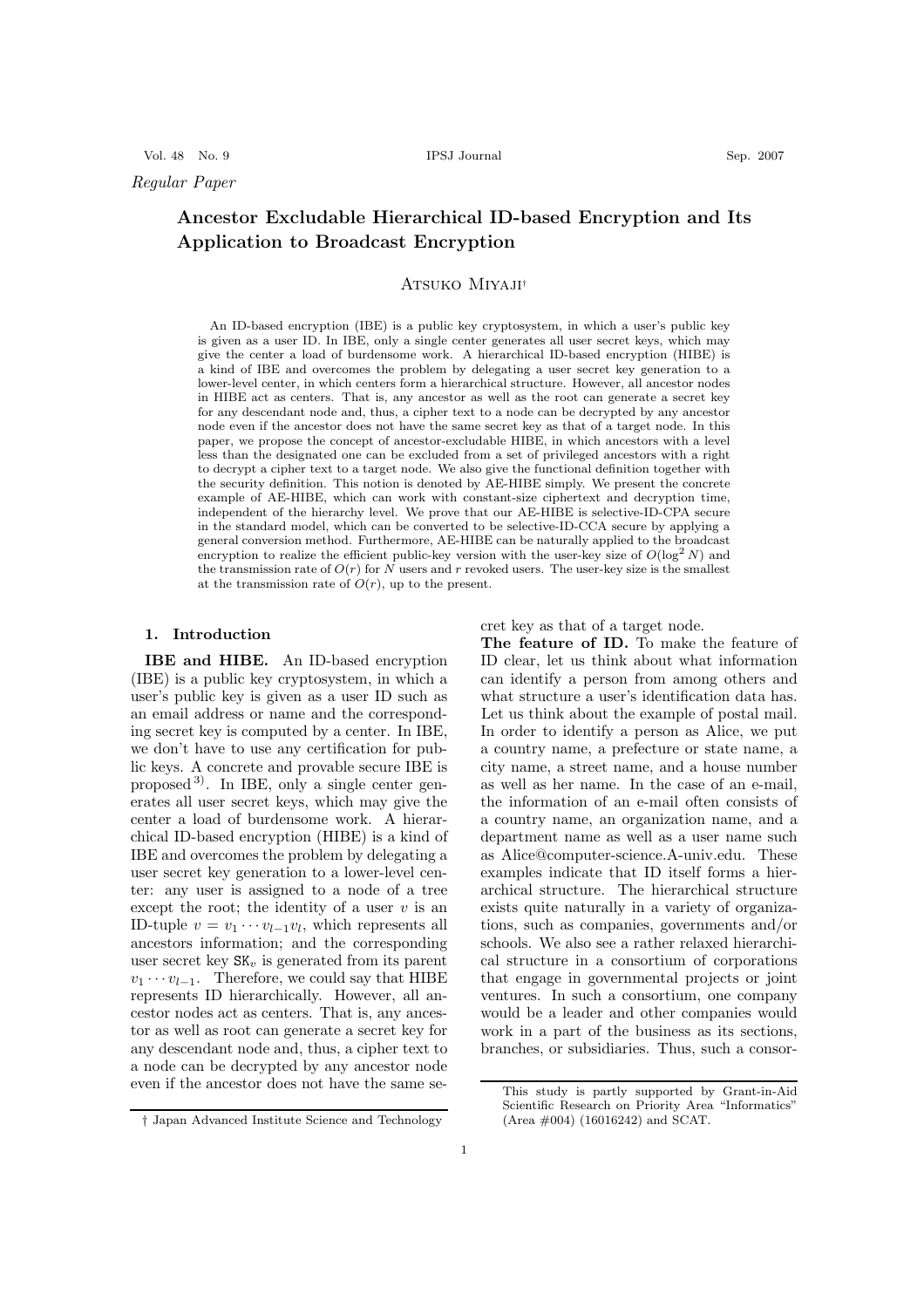tium forms a hierarchical structure, but at the same time, each of the consortium companies is rather independent. In such a rather relaxed hierarchical structure, all upper-level members do not necessarily have to control the lowerlevel members. On the other hand, in a strict hierarchical structure, the upper-level member may absolutely control the lower-level member and even disclose ciphertexts sent to the lowerlevel member in the case of necessity.

**Ancestor-excludable HIBE.** Let us examine what features are necessary for IDs with a hierarchical structure. One feature is the *expression-ability of the hierarchical structure* of the ID, which can be achieved in HIBE but cannot be achieved in IBE. Another feature is the *ancestor-excludable feature*: ancestors with a level less than the designated one can be excluded from a set of privileged ancestors who have the right to decrypt a cipher text to a target node. All ancestors in HIBE act as centers and, thus, the upper-level member absolutely controls the lower-level member. Therefore, HIBE can not achieve the ancestor-excludable feature.

In summary, the ancestor-excludable hierarchical ID-based encryption scheme should satisfy the following two features: the expressionability of the hierarchical structure of ID and the ancestor-excludable feature. IBE deals with ID at the same level, that is, it can neither express the hierarchical structure of ID nor realize the ancestor-excludable feature. On the other hand, HIBE can express the hierarchical structure of ID but cannot achieve the ancestorexcludable feature. We may note that the ancestor-excludable feature works well under the strict hierarchical structure as well as the relaxed hierarchical structure.

**Our contribution.** We propose the new concept of ancestor-excludable hierarchical IDbased encryption scheme, denoted by AE-HIBE for simplicity, and give the functional definition together with the security definition. We also give a concrete example of AE-HIBE, which is based on a  $HIBE<sup>1</sup>$ . Our AE-HIBE of the hierarchy level  $t$  can work with the constant-size ciphertext and decryption cost that is independent of t, and the user-key size of  $O(t)$ . Our AE-HIBE has proven to be selective-ID-CPAsecure in the standard model by introducing an injection map.

As an important application, our AE-HIBE improves the public-key subset difference broadcast encryption  $^{6)}$  in the user-key size at no expense of the transmission rate, which cannot be achieved in the HIBE paradigm. The subset difference broadcast encryption (SD) has an advantage of the transmission rate at the expense of user-key size, which is originally based on a symmetric key  $^{10}$ . LSD broadcast encryption  $(LSD)^{8}$  has further reduced the user-key size of SD at the slight expense of the transmission rate. HIBE translates the symmetric-key SD (resp. LSD) to the public-key one faithfully  $^{6)}$  and, thus, the user-key size is  $O(|SK_{HIBE}| \log^2 N)$  (resp.  $O(|SK_{\text{HIBE}}| \log^{3/2} N)$ , where N is the number of users; and  $|SK_{\text{HTBF}}|$  is the node-secretkey size in HIBE. Therefore, even if the most efficient HIBE (random-oracle model)<sup>1)</sup> with  $|SK_{\text{HTBE}}| = O(\log N)$  for the hierarchy level  $\log N$  is applied, the user-key size of public-key SD (resp. LSD) becomes  $O(\log^3 N)$ (resp.  $O(\log^{5/2} N)$ ). On the other hand, the ancestor-excludable feature of AE-HIBE can exactly reduce the user-key size by realizing another feature of SD. In fact, the user-key size in the public-key SD based on AE-HIBE is  $O(|SK_{AE-HIBE}| \log N)$ , where  $|SK_{AE-HIBE}|$  is the node-secret-key size in AE-HIBE. As a result, the public-key SD based on our AE-HIBE can work with the user-key size of  $O(\log^2 N)$ , which is the smallest at no expense of the transmission rate, up to the present. See **Table 1** for the comparison.

This paper is organized as follows. Section 2 summarizes the basic notions. Section 3 gives the functional definition of AE-HIBE and the security definition. Section 4 presents a concrete example together with the security proof. Finally, Section 5 applies our AE-HIBE to the broadcast encryption and presents an efficient public-key broadcast encryption.

#### **2. Preliminary**

This section summarizes the basic notions and HIBE.

**2.1 The Bilinear Map and Its Related Assumption**

Let  $\mathbb{G}_1$  and  $\mathbb{G}_2$  be two cyclic groups of prime

The number of keys that a user has to possess is  $O(\log N)$ , where the size of a key is  $O(\log N)$ . So the total user-key size becomes  $O(\log^2 N)$ .

The number of keys that a user has to possess is  $O(\log^2 N)$  (resp.  $O(\log^{3/2} N)$ ), where the size of a key is *O*(log *N*). So the total user-key size becomes  $O(\log^3 N)$  (resp.  $O(\log^{5/2} N)$ ).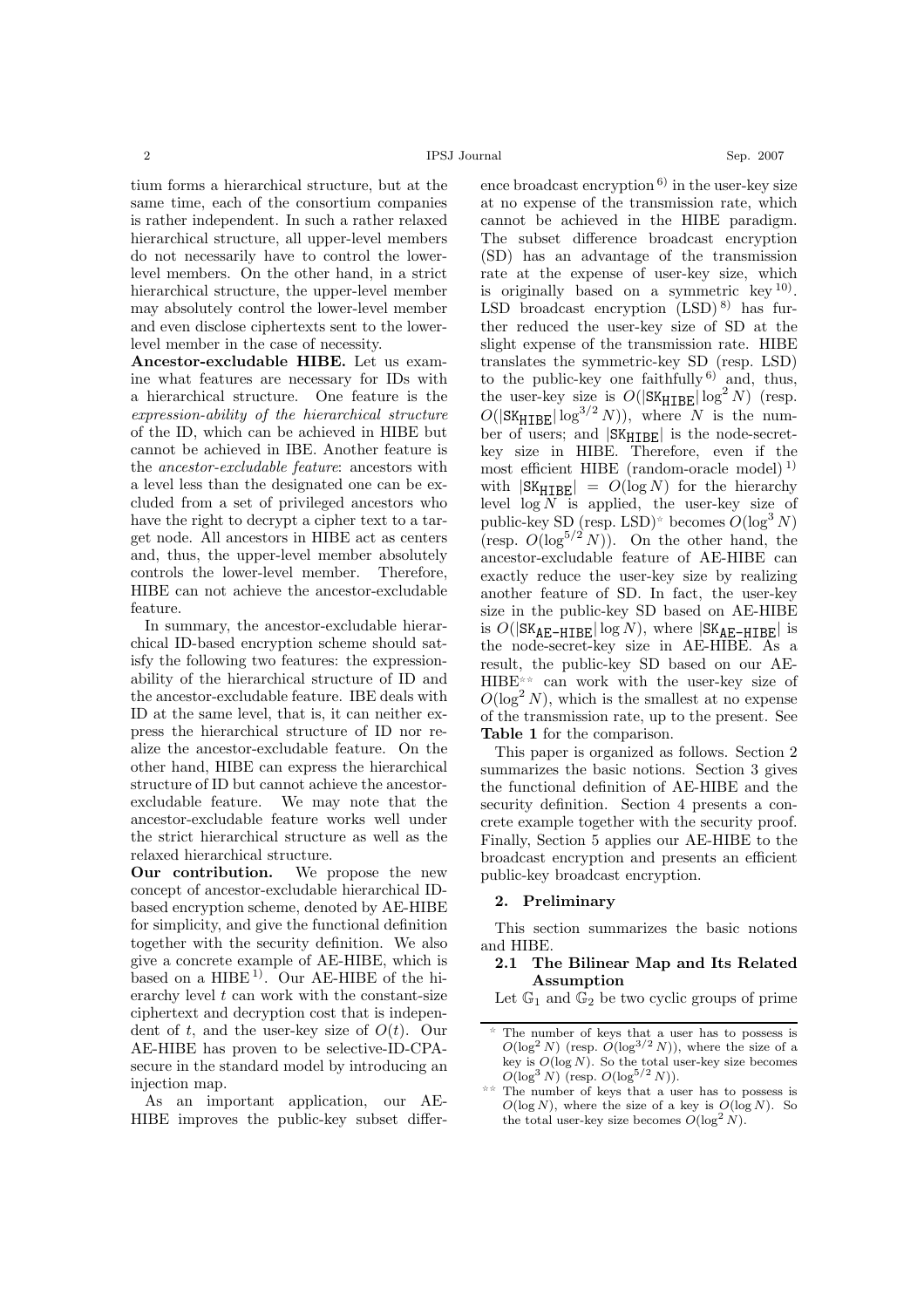|                   | $CS^{6}$ +IBE 3)        | $SD6$ +HIBE <sup>1</sup> ) | $LSD6$ +HIBE <sup>1</sup> ) | 2)<br>BGW-method    | Ours              |
|-------------------|-------------------------|----------------------------|-----------------------------|---------------------|-------------------|
| transmission rate | $O(r \log \frac{N}{r})$ | O(r)                       | O(r)                        | $O(1)$ <sup>†</sup> | O(r)              |
| user-key size     | $O(\log N)$             | $O(\log^3 N)$              | $O(\log^{5/2} N)$           | O(1)                | $O(\log^2 N)$     |
| public-key size   | O(1)                    | $O(1)^{1/2}$               | $O(1)^{1}$                  | $O(N)^\dagger$      | $O(1)^{\ddagger}$ |
| decryption time   | O(1)                    | $O(\log N)$                | $O(\log N)$                 | $O(N-r)$            | $O(\log N)$       |

**Table 1** Comparison of public-key broadcast encryption with *<sup>N</sup>* users and *<sup>r</sup>* revoked users.

<sup>†</sup>: The public-key size can be reduced, while maintaining |public key|  $\times$  |transmission rate| =  $O(N)$ .

<sup>‡</sup>: The public-key sizes can be made constant size under the random oracle model.

order q.  $\mathbb{G}_1$  (resp.  $\mathbb{G}_2$ ) is represented additively (resp. multiplicatively), where  $\mathcal{O}$  (resp. 1) represents the zero element (identity element) for addition (multiplication) in  $\mathbb{G}_1$  (resp.  $\mathbb{G}_2$ ). The following bilinear map  $\hat{e}: \mathbb{G}_1 \times \mathbb{G}_1 \to \mathbb{G}_2$  is defined over  $\mathbb{G}_1$ .

- ( 1 ) Bilinearity:  $\hat{e}(xP_0, yP_1) = \hat{e}(yP_0, xP_1) =$  $\hat{e}(P_0, P_1)^{xy}$  for all  $P_0, P_1 \in \mathbb{G}_1$  and all  $x, y \in \mathbb{Z}_q$ .
- (2) Non-degeneracy:  $\hat{e}(P, P) \neq 1$  for any  $P \in \mathbb{G}_1 \setminus \{ \mathcal{O} \}.$
- ( 3 ) Computability: There is an efficient algorithm to compute  $\hat{e}(P_0, P_1)$  for any  $P_0, P_1 \in \mathbb{G}_1$ .

Let  $k$  be a security parameter. A BDHE (Bilinear Diffie-Hellman Exponent) parameter generator  $IG$  is a probabilistic polynomial time (PPT) algorithm that on input  $1^k$ , outputs a description of the above  $(\mathbb{G}_1, \mathbb{G}_2, \hat{e})$ . The *computa* $tional \ell-BDHE problem$  with respect to  $IG$  is to compute  $\hat{e}(P,R)^{\alpha^{\ell}}$  from random  $P, R$  and  $\alpha^i P \in \mathbb{G}_1$  with  $i = 1, \dots, \ell - 1, \ell + 1, \dots, 2\ell$ , where  $(\mathbb{G}_1, \mathbb{G}_2, \hat{e})$  is an output of  $\mathcal{IG}$ . If this problem is hard, then we say that  $\mathcal{IG}$  satisfies the *computational*  $\ell$ -*BDHE assumption*. More precisely, we say that IG satisfies the *compu-* $\frac{1}{t}$ *tational*  $\ell$ -*BDHE assumption* if the following probability is negligible (in  $k$ ) for all PPT algorithms A:

$$
\Pr[\n\begin{array}{ll}\n(\mathbb{G}_1, \mathbb{G}_2, \hat{e}) \leftarrow \mathcal{IG}(1^k); P, R \leftarrow \mathbb{G}_1; \\
\alpha \leftarrow \mathbb{Z}_q: \\
A(\mathbb{G}_1, \mathbb{G}_2, \hat{e}, P, R, Y_1, \cdots, Y_{\ell-1}, \\
Y_{\ell+1}, \cdots, Y_{2\ell}) = \hat{e}(P, R)^{\alpha^{\ell}},\n\end{array}
$$

where  $Y_i = \alpha^i P$ . The *decisional* version is defined in the usual manner: given random  $P, R, \alpha^i P \in \mathbb{G}_1$  and  $T \in \mathbb{G}_2$  (where  $i =$  $1, \dots, \ell-1, \ell+1, \dots, 2\ell$ , decide whether  $T =$  $\hat{e}(P,R)^{\alpha^{\ell}}$  or not. More precisely, we say that  $\overline{LG}$  satisfies the *decisional*  $\ell$ -*BDHE* assumption if the following is negligible (in  $k$ ) for all PPT algorithms A:

$$
\left| \Pr \left[ \begin{array}{l} (\mathbb{G}_1, \mathbb{G}_2, \hat{e}) \leftarrow \mathcal{IG}(1^k); \\ P, R \leftarrow \mathbb{G}_1; \alpha \leftarrow \mathbb{Z}_q: \\ A(\mathbb{G}_1, \mathbb{G}_2, \hat{e}, P, R, Y_1, \cdots, Y_{\ell-1}, \\ Y_{\ell+1}, \cdots, Y_{2\ell}, \\ \hat{e}(P, R)^{\alpha^{\ell}}) = 0 \end{array} \right] \right|
$$
  
-
$$
-\Pr \left[ \begin{array}{l} (\mathbb{G}_1, \mathbb{G}_2, \hat{e}) \leftarrow \mathcal{IG}(1^k); \\ P, R \leftarrow \mathbb{G}_1; \alpha \leftarrow \mathbb{Z}_q; \\ A(\mathbb{G}_1, \mathbb{G}_2, \hat{e}, P, R, Y_1, \cdots, Y_{\ell-1}, \\ Y_{\ell+1}, \cdots, Y_{2\ell}, T) = 0 \end{array} \right] \right|
$$

These assumption are believed to hold if  $\hat{e}$ is Weil/Tate pairing on supersingular elliptic curves or some ordinary elliptic curves  $9$ .

# **2.2 ID-based Encryption and Hierarchical ID-based Encryption**

In the model of HIBE, we consider a tree of hierarchy, where the root node is labeled with  $v_0 = \epsilon$  (See Fig. 2). The *identity* of a user v is represented as an ID-tuple  $v = v_1 \cdots v_h \cdots v_l$ , where  $v_1, \dots, v_l$  are the nodes on the path from  $v_0$  to  $v_l$  of the tree. A child node (or an ancestor node) of v is represented as  $vv_{l+1} = v_1 \cdots v_l v_{l+1}$ (or  $v|_h = v_1 \cdots v_h$ ) by borrowing notation <sup>5)</sup>. A secret-key of the identity v, denoted by  $SK_v$ , is issued by its parent (that is  $v|_{l-1}$ ). IBE can be considered for the case in which all identities are in level 1 of HIBE (See Fig. 1). The formal definition of IBE or HIBE is summarized in Annex A.1 or A.2, respectively.

# **3. Ancestor-Excludable Hierarchical ID-based Encryption**

This section defines the ancestor-excludable hierarchical ID-based encryption (AE-HIBE). AE-HIBE is the intermediate notion between IBE and HIBE, which achieves a new feature, the *ancestor-excludable* feature.

# **3.1 Comparisons between IBE, HIBE, and AE-HIBE**

Let us discuss the differences between IBE, HIBE, and AE-HIBE to clarify an issue to be settled. **Figures 1** and **2** show the relation between centers and users in IBE and HIBE, re-

This method is not based on SD or LSD.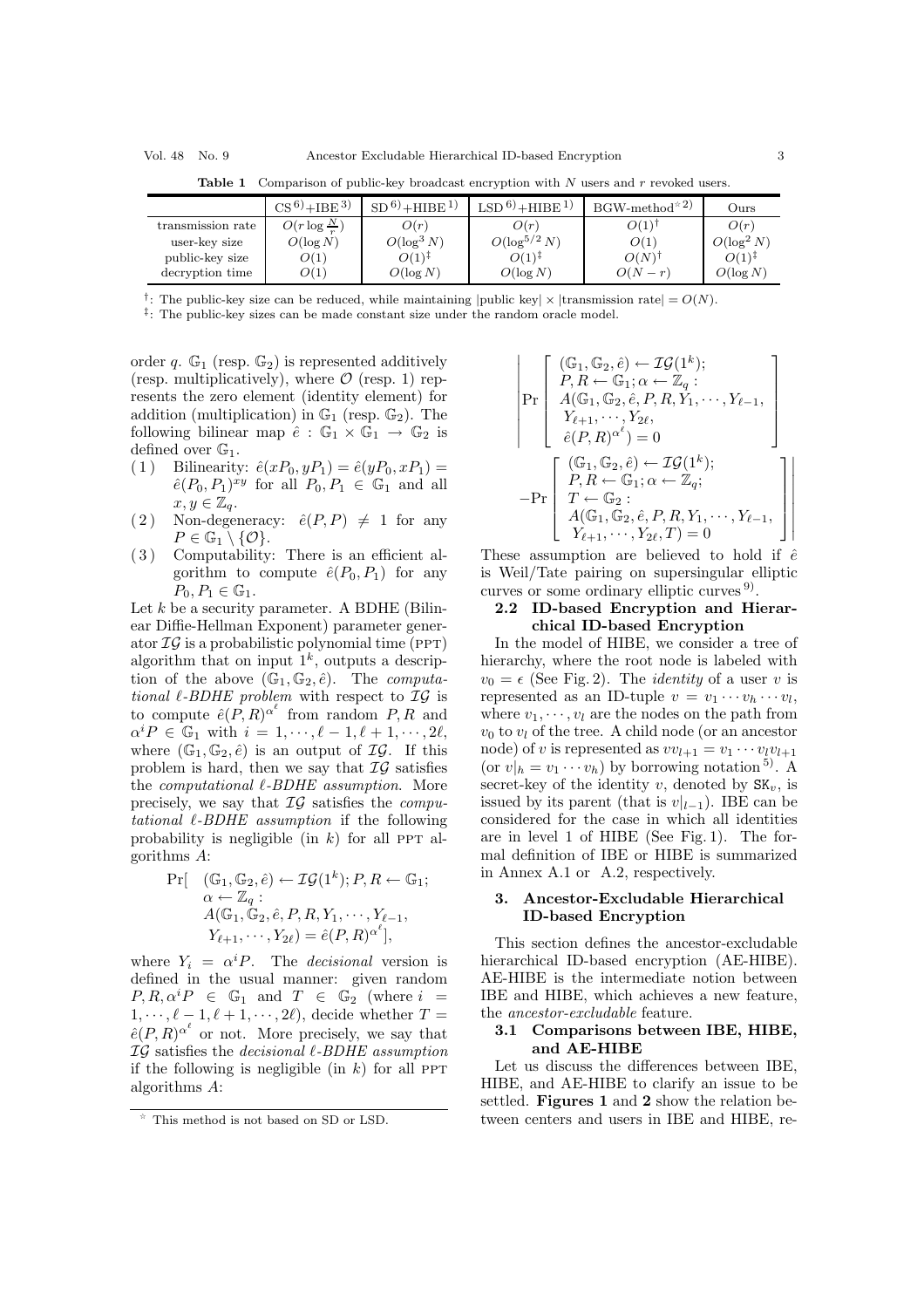

spectively. In IBE, there exists only one center that generates all secret keys for all users. So IBE deals with users at the same level. On the other hand, centers form a hierarchical structure in HIBE. Therefore, HIBE represents the ID hierarchically. This feature is called the *expression-ability of the hierarchical structure*

of IDs in this paper. The hierarchical structure exists quite naturally in various organizations such as companies, governments and/or schools, where the ID itself often forms a hierarchical structure. Our purpose is to construct the ID-based encryption scheme fit for IDs with a hierarchical structure. Let us consider the following situation in **Fig. 3**: Alice works in the D factory of A company; Bob works in the DVD department of C software company under A company. C software company has been recently absorbed by A company. To identify Alice among others, we need all hierarchical information of (A company, D factory, Alice) as well as her name, Alice. As we mentioned above, IBE is not suitable for this case. Let us apply HIBE (see Fig. 2) to this situation: the root center generates the secret keys for A company and B company, the president of A company generates the secret keys for D factory and C software company, and the manager of D factory generates the secret key for Alice, and so on. HIBE seems to deal with the hierarchical structure and represents the hierarchical structure of the ID. However, all nodes except leaves in HIBE act as centers, so a cipher text to Alice can be decrypted by both the manager of D factory and the president of A company as well as the root center. In a strict hierarchical structure, the upper-level member may be allowed to disclose ciphertexts to the lower-level member if necessity, however, in a rather relaxed hierarchical structure, no upper-level member necessarily has to control the lower level. In the case of Bob, C software company has been recently absorbed by A company. So, C software company is in the position under A company, but at the same time, is rather independent of A company. In this case, only the designated upper-level member such as the managers of C software company or DVD Department is able to control the lower-level member. This feature is called the *ancestor-excludable feature* in this paper. The ancestor-excludable feature can also achieve the original feature of HIBE, that is the upper-level member always controls the lower-level member, by setting the level of a designated ancestor to 1.

In summary, AE-HIBE satisfies both the expression-ability of the hierarchical structure of ID and the ancestor-excludable feature. Neither HIBE nor IBE can achieve the ancestorexcludable feature.

**3.2 Functional and Security Definition**

This section gives the functional definition of AE-HIBE and its security definition. Let  $\mathcal T$ be an  $m$ -ary tree with the level  $t$ , which represents user IDs. Let us denote a restricted set by  $S|_{h} = \{s_1, \dots, s_h\}$  for a set  $S =$  $\{s_1, \cdots, s_h, \cdots, s_l\}$ 

**Definition 1 (AE-HIBE)** AE-HIBE consists of a 5-tuple of PPT algorithms (KGen, KDer,  $KDer_n$ , Enc, Dec), where

• KGen $(1^k, t, m)$ , the root center key-genera-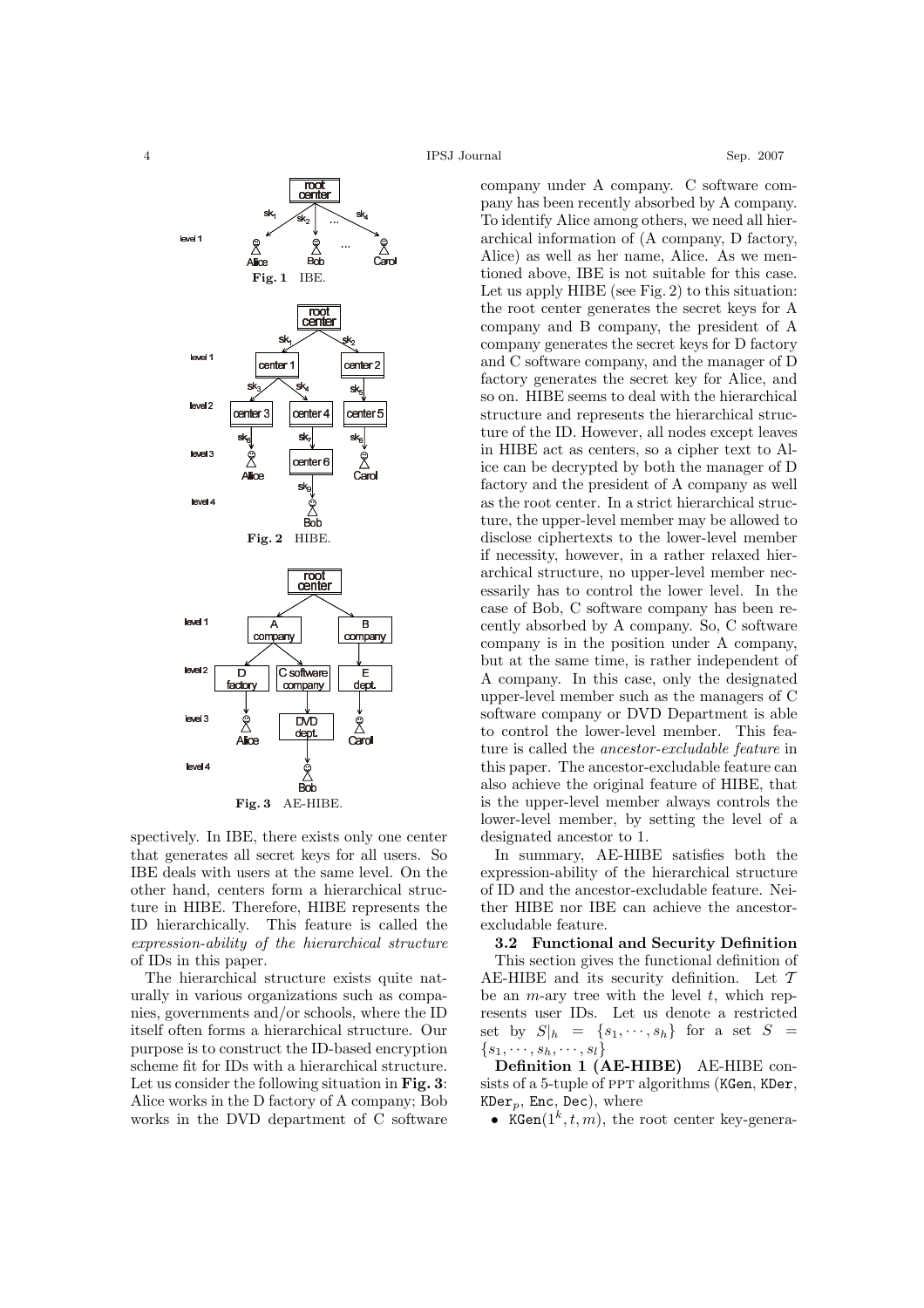tion algorithm, for input of security parameter  $k$  and the level  $t$  of  $m$ -ary tree, outputs a system public key PK and the root center's secret key  $SK_{\epsilon}$ .

- KDer(PK,  $v$ , SK<sub> $\epsilon$ </sub>), the root center keyderivation algorithm, for input of the public key  $PK$ , a node v whose level is l, and the root secret key  $SK_{\varepsilon}$ , outputs the node secret key of v,  $SK_v = \{sk_{v,1}, \dots, sk_{v,l}\}.$
- KDe $\mathbf{r}_p(\mathsf{PK}, v, \mathsf{SK}_v, vv_{l+1}),$  the user's key derivation algorithm, for input of the public key  $PK$ , a node v with level l, the secret key  $SK_v = \{sk_{v,1}, \dots, sk_{v,l}\},$  and a child  $vv_{l+1}$  outputs part of node secret keys of the child  $vv_{l+1}$ . Note that v can derive only  $SK_{vv_{l+1}}|_l = SK_{vv_{l+1}} \setminus \{ sk_{vv_{l+1},l+1} \}$  but cannot derive  $\mathtt{sk}_{vv_{l+1},l+1}$ . Only the root center can derive all node secret keys of users.
- Enc $(PK, v, h, M)$ , the encryption algorithm, for input of the public key PK, a user ID  $v = v_1 \cdots v_h \cdots v_l$ , level h of a designated ancestor, and a message M, outputs a ciphertext  $C$  together with the user ID  $v$  and the level  $h$ .
- Dec $(C, v, h, \text{SK}_v|_i) = M(h \leq i \leq l)$ , the decryption algorithm, for input of a ciphertext C, a user ID  $v = v_1 \cdots v_h \cdots v_i \cdots v_l$ , level h of a designated ancestor, and a subset of a user secret key  $SK_v|_i$ , decrypts C to M.

#### **Remark:**

1. The advantage of AE-HIBE to HIBE lies in a feature of Dec. In the case of HIBE, all ancestors of v can decrypt a ciphertext. However, AE-HIBE can exclude any ancestor with a level  $i < h$  and let only ancestors with levels  $i \geq h$ decrypt the ciphertext. Note that an ancestor with a level of  $i \geq h$  cannot generate the whole key of  $SK_v$  but  $SK_v|_i$  by executing  $KDer_p$ .<br>2. Because of the above feature, the

2. Because of the above feature, the key structure of  $v = v_1 \cdots v_l$  becomes  $SK_v =$  $\{sk_{v,1}, \dots, sk_{v,l}\}.$  Any ciphertext to v with the designated level h needs a subset  $SK_v|_h =$  $\{sk_{v,1}, \cdots, sk_{v,h}\},$  which cannot be structurally generated by any ancestor with the level  $i < h$ . The correctness of AE-HIBE is defined as follows.

**Definition 2 (Correctness)** Let AE-HIBE be the ancestor-excludable HIBE in Definition 1. AE-HIBE satisfies the correctness if the following features hold. Let  $C$  be a cipher text to a target node  $v$  with the designated level  $h$ , that is  $C = \text{Enc}(\text{PK}, v, h, M)$ . Then

1. Any ancestor of v with a level  $\geq h$  can de-

crypt the cipher text.

2. Any ancestor of v with a level  $\langle h \rangle$  cannot decrypt the cipher text.

AE-HIBE is a special case of HIBE and, thus, the security definition follows mostly that of  $HIBE<sup>1</sup>$ , which has the decryption and the key derivation oracles. The important difference lies in the key derivation oracles. In the case of HIBE, an adversary is not allowed to ask a secret key of any node in the path  $\rho_n \in \mathcal{T}$  from the root to a target node  $v$ . But, in our AE-HIBE, an adversary is allowed to ask a secret key of a node w in the path  $\rho_v$  until the level of  $w$  is lower than the target level. The security is defined as follows.

**Definition 3** We say that an AE-HIBE scheme is IND-AE-HIBE-CCA secure against adaptive chosen ciphertext and node adversary if the advantage of any  $PPT$  adversary  $A$  against the challenger in the following experiment is negligible.

- Set up The challenger takes a security parameter  $k$  and the level  $t$  of an  $m$ -ary tree and executes  $KGen(1^k, t, m)$ . Then it gives A the public parameter PK and keeps the root secret key  $SK_{\epsilon}$ .
- Phase 1 A issues a number of queries  $q_1, \dots, q_{n_1}$ , where query  $q_i$  is one of the following:
	- Node-secret-key query: On the query of a node  $v$ , output the corresponding node key  $SK_v$ .
	- Decryption query: On the query of a node  $v = v_1 \cdots v_h \cdots v_l$ , the target level  $h$ , and a ciphertext  $C$ , output the recovered message M.
- Challenge A outputs two equal length messages  $M_0, M_1 \in \{0, 1\}^*$ , a node  $v^*$ , and a target level  $h^*$ . The only constraint is that A did not previously issue a nodesecret-key query on  $v^*|_i$  with  $i \geq h^*$  for the target node  $v^*$ . Then the challenger picks a random bit  $b \in \{0, 1\}$ , sets  $C^* =$  $Enc(PK, v^*, h^*, M_b)$ , and sends  $C^*$  to A as a challenge.
- Phase 2 A continues a number of queries  $q_{n_1+1}, \dots, q_n$ , where a query  $q_i$  is one of the following in the same way as Phase 1:
	- Node-secret-key query: On the query of v under the constraint in Challenge, output the corresponding node  $key SK_v$ .
	- Decryption query: On the query of  $(v, h, C) \notin \{ (v^*, i, C^*) | i \geq h^* \},$  output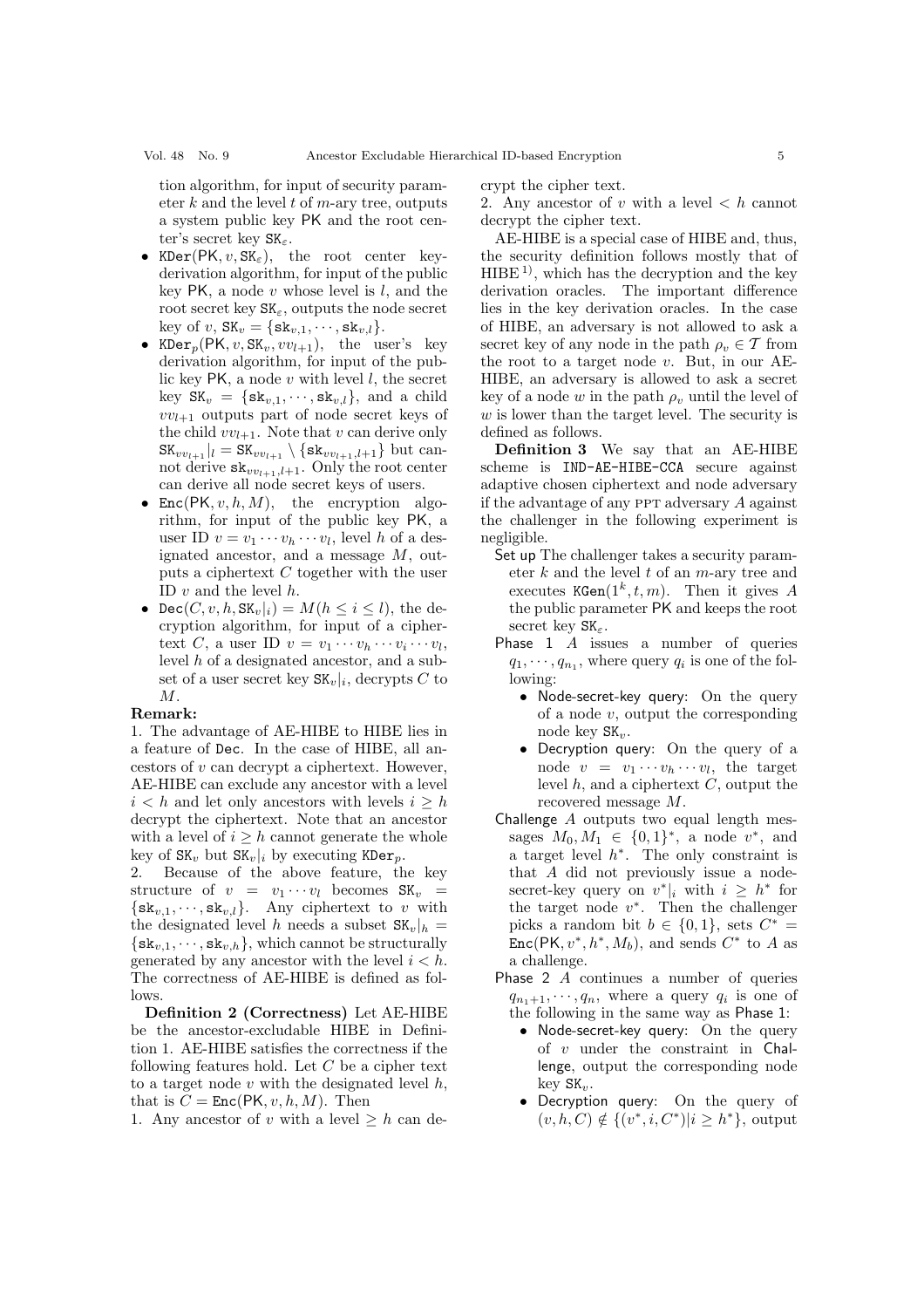the recovered message M.

Guess A outputs a guess  $b' \in \{0, 1\}$ . The adversary wins the game if  $b = b'$ . The advantage of A attacking the scheme is defined as  $|\Pr[b = b'] - 1/2|$ .

A weaker security of IND-AE-HIBE-CCA called a selective-node chosen ciphertext secure AE-HIBE (IND-sAE-HIBE-CCA) is defined in the same way as  $HIBE<sup>1</sup>$ . The game is the same as IND-AE-HIBE-CCA except that the adversary A discloses to the challenger the target node  $v^*$ and the level  $h^*$  before the Set up phase. The Node-secret-key query follows the restrictions in Phase 2. We can also define the chosen plaintext security for an AE-HIBE scheme in the same way as IBE or HIBE<sup>1),3),7)</sup>, in which A is not allowed to issue any decryption query but still issues adaptive node-secret-key queries. This adversary function is termed AE-HIBE-CPA (or sAE-HIBE-CPA in the case of a selective-node adversary).

**Definition 4** We say that an AE-HIBE scheme is IND-sAE-HIBE-CCA secure against adaptive chosen ciphertext and a selective-node adversary if the advantage of any ppt adversary A against the challenger in the experiment defined in Definition 3 is negligible.

**Definition 5** We say that an AE-HIBE scheme is IND-AE-HIBE-CPA (resp.

IND-sAE-HIBE-CPA) secure against adaptive chosen node (resp. selective-node) attacks if the advantage of any ppt adversary A against the challenger in the experiment defined in Definition 3 without decryption oracle is negligible.

# **3.3 Discussion**

Let us investigate why we need the ancestorexcludable feature for HIBE. One of important applications of HIBE is the broadcast encryption scheme. The efficiency of broadcast encryption is measured by the transmission rate and the size of a user secret key, however, here we focus on only the size of a user secret key.

HIBE is used to realize the public-key subsetdifference broadcast encryption scheme. The subset difference broadcast encryption (SD) is originally based on a symmetric-key encryption 10), in which users are assigned to leaves of a binary tree T of level t for  $|\mathcal{N}| = N = 2^t$ . In SD, a set of privileged users is covered by the difference of two subsets  $S_{v,w} = S_v \setminus S_w$ , where  $v, w \in \mathcal{T}$ , v is an ancestor of w, and  $S_v$  or  $S_w$ is a complete subtree rooted at  $v$  or  $w$ , respectively. **Figure 4** represents a set of privileged users of SD, in which privileged users are in the



**Fig. 4** A set of privileged users of SD.



gray-color part and revoked users are in the colorless part. The remarkable feature of SD lies in the user key derivation methods, which enables a user key of  $O(\log^2 N)$  to generate the whole necessary decryption keys with  $O(N)$ . HIBE translates the symmetric-key SD to the public-key faithfully and, thus, the user-key size is  $O(|\mathbf{S}\times\mathbf{H}|\mathbf{B}\times\mathbf{E}| \log^2 N)$ . Therefore, even if the most efficient  $HIBE<sup>1</sup>$  or the limited-delegation version (see Section 4.1 in the same paper  $(1)$ ) is applied, the user-key size becomes  $O(\log^3 N)$ , which is worse than the user-key size  $O(\log^2 N)$ in the symmetric-key SD.

In order to improve the user-key size, we investigate a new key-derivation method of SD. The covering method of SD satisfies the following feature, which is focused in this paper for the first time:  $S_{w,v} \supsetneq S_{v',v}(v) =$  $v_1 \cdots v_h \cdots v_f \cdots v_l$ ,  $w = v|_h$ , and  $v' = v|_f$ . See **Fig. 5**. The feature means that a user in  $S_{v',v}$  is allowed to generate a subset key  $K_{S_{w,v}}$ but a user in  $S_{w,v} \setminus S_{v',v}$  is not allowed to generate a subset key  $K_{S_{v',v}}$ . The ancestor-<br>cycludeble feetune would achieve this feetune by excludable feature would achieve this feature by excluding any ancestor with a level  $> v'$  from users in  $S_{w,v}$ . The above discussion will be described in detail in Section 5.

# **4. ID-based Encryption Scheme with a Hierarchical Structure**

We present a concrete scheme of AE-HIBE and, then, give security proof. The secu-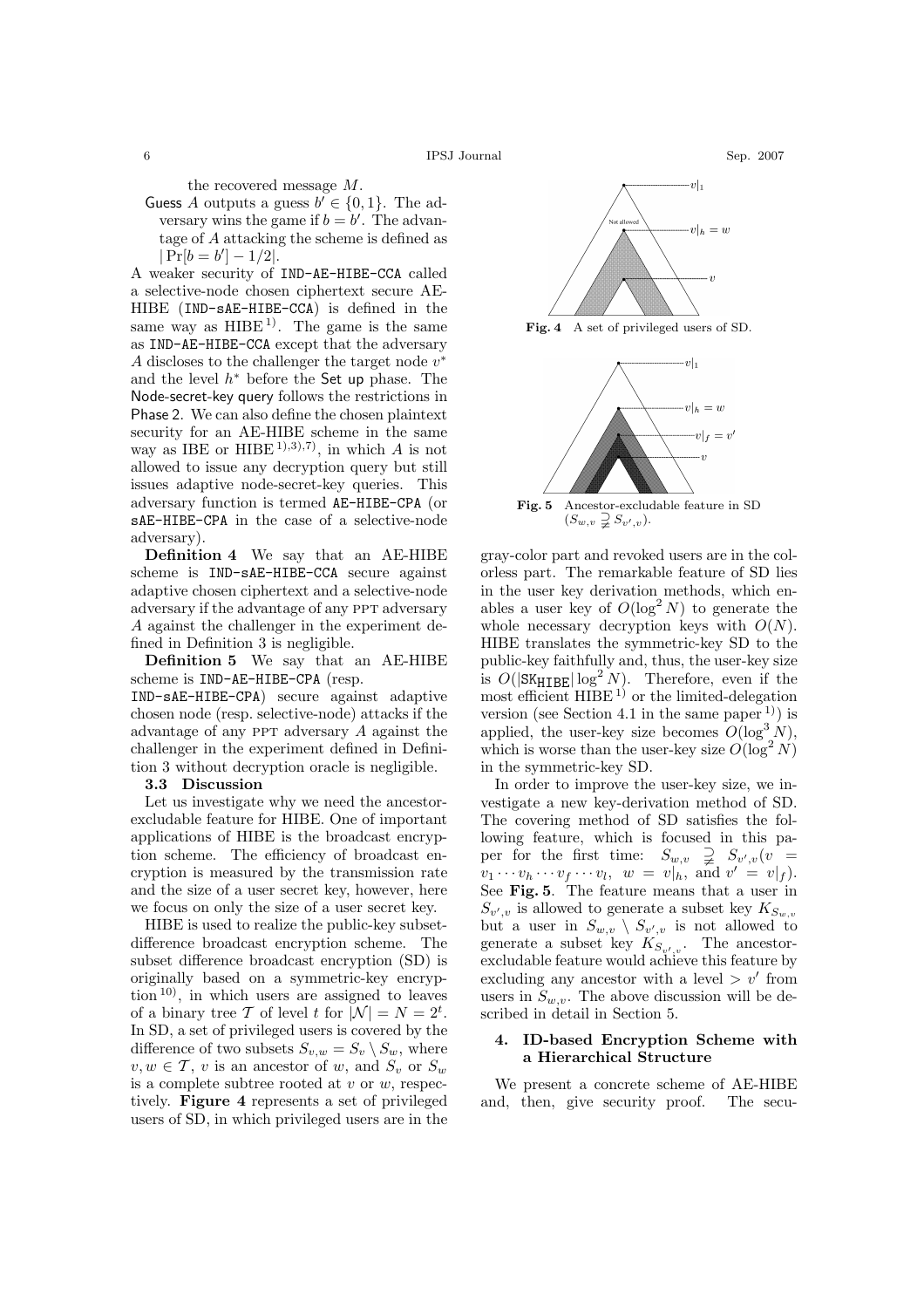rity of our AE-HIBE is based on the decisional t-BDHE assumption without random oracle model, where  $t$  is the level of an  $m$ -ary tree T with the root  $\varepsilon$ . The identity of a user v is represented as an ID-tuple  $v = v_1 \cdots v_h \cdots v_l$ , where  $v_1, \dots, v_l$  are the nodes on the path from  $v_0$  to  $v_l$  of  $\mathcal T$ .

### **4.1 AE-HIBE Based on the BDHE Assumption**

Our AE-HIBE makes use of HIBE proposed by Boneh, Boyen, and  $Goh<sup>1</sup>$ , called BBG-HIBE in this paper. In order to give the security proof, we newly introduce an injection map from a user  $v = v_1 \cdots v_l \in \mathcal{T}$  to  $\mathbb{Z}_q^*$ ,

$$
i_d: \mathcal{T} \to \mathbb{Z}_q^*.
$$

The number of nodes is  $\frac{m^{t+1}-1}{m-1} \leq m^{t+1}-1$ .<br>The injection map can be defined whenever  $m^{t+1} - m < q - 1$ : for example,  $i_d$  is defined by numbering v from  $i_d(\varepsilon) = 1$  according to some pre-defined order. Then,  $v \neq v'$  if and only if  $\tilde{i}_d(v) \neq i_d(v')$  for  $v = v_1 \cdots v_j, v' = v'_1 \cdots v'_j \in$  $\mathcal{T}$  and  $i_d(v) \neq 0, 1$  for  $v = v_1 \cdots v_h \in \mathcal{T}$  correspond to a user  $v$  are satisfied.

In our AE-HIBE, a message to be encrypted is in  $\mathbb{G}_2$  in the same way as<sup>1)</sup> but identities  $v =$  $v_1 \cdots v_l$  are in  $\{0,1\}^*$  unlike  $\binom{1}{k}$  by using the above injection map  $i_d$ .

A secret key of a user v will consist of  $(t + 1)$  group elements, denoted by  $SK_v = \{sk_{v,1}, \cdots, sk_{v,l}\}, \text{ where } sk_{v,1} =$  ${A_{v,1}, B_v, C_{v,l+1}, \cdots, C_{v,t}}$  and  $sk_{v,i} = A_{v,i}$  (*i* =  $2, \cdots, l$ .

KGen $(1^k, t)$  executes the following:

- (1) Run  $\mathcal{IG}(k)$  to generate groups  $\mathbb{G}_1$  and  $\mathbb{G}_2$  with prime order q and bilinear map  $\hat{e} : \mathbb{G}_1 \times \mathbb{G}_1 \to \mathbb{G}_2.$
- (2) Set an injection map,  $i_d : \mathcal{T} \to \mathbb{Z}_q^*$ .
- (3) Choose random points  $P, P_1, Q_1, \dots, Q_t$ ,  $R_1, \dots, R_t \in \mathbb{G}_1$  and a random secret  $\alpha \in$  $\mathbb{Z}_q$ .
- (4) Compute  $Q = \alpha P$  and the root secret key  $\texttt{SK}_{\varepsilon,i} = \alpha R_i$  for  $1 \leq i \leq t$ .
- ( 5 ) The public key is

$$
PK = \{ \mathbb{G}_1, \mathbb{G}_2, \hat{e}, i_d, P, P_1, Q, Q_1, \cdots, Q_t, R_1, \cdots, R_t \}
$$

and the root secret key is

$$
\mathtt{SK}_\varepsilon = \{\ \mathtt{SK}_{\varepsilon,1}, \cdots, \mathtt{SK}_{\varepsilon,t}\}.
$$

 $KDer(PK, v, SK_{\varepsilon})$  executes the following:

 $(1)$  Let  $v = v_1 \cdots v_l$ .

(2) Choose a random secret  $\alpha_v \in \mathbb{Z}_q$  and

$$
_{\rm compute}
$$

$$
A_{v,i} = \text{SK}_{\varepsilon,i} + \alpha_v(i_d(v_i))Q_i
$$
  
+  $i_d(v|_{i+1})Q_{i+1} + \cdots$   
+  $i_d(v)Q_l + P_1$  ( $i = 1, \cdots, l$ ),  

$$
B_v = \alpha_v P,
$$
  

$$
C_{v,j} = \alpha_v Q_j
$$
 ( $l + 1 \le j \le t$ )

(3) Output 
$$
SK_v = \{sk_{v,1}, \dots, sk_{v,l}\}\
$$
, where  
\n $sk_{v,1} = \{A_{v,1}, B_v, C_{v,l+1}, \dots, C_{v,t}\}\$ ,  
\n $sk_{v,i} = A_{v,i} \ (i = 2, \dots, l)$ 

 $KDer_n(PK, v, SK_n, vv_{l+1})$  executes the following:

 $(1)$  Let  $v = v_1 \cdots v_l$ .

(2) Parse 
$$
\text{SK}_v = \{\text{sk}_{v,1}, \dots, \text{sk}_{v,l}\}\text{, where}
$$
  
\n $\text{sk}_{v,1} = \{A_{v,1}, B_v, C_{v,l+1}, \dots, C_{v,t}\}\text{,}$   
\n $\text{sk}_{v,i} = A_{v,i} \ (i = 2, \dots, l)$   
\n $A_{v,i} = \text{SK}_{\varepsilon,i} + \alpha_v \Big( i_d(v|_i) Q_i$   
\n $+ i_d(v|_{i+1}) Q_{i+1} + \dots + i_d(v) Q_l$   
\n $+ P_1 \Big) \ (i = 1, \dots, l),$   
\n $B_v = \alpha_v P$ , and  
\n $C_{v,j} = \alpha_v Q_j \ (l+1 \leq j \leq t).$ 

(3) Choose a random secret  $r_{vv_{l+1}} \in \mathbb{Z}_q$ .<br>(4) Compute Compute

$$
A_{vv_{l+1},i} = A_{v,i} + i_d(vv_{l+1})C_{v,l+1}
$$
  
+
$$
+r_{vv_{l+1}}(i_d(v_i)Q_i
$$
  
+
$$
+i_d(v_{i+1})Q_{i+1} + \cdots
$$
  
+
$$
+i_d(v)Q_l + i_d(vv_{l+1})Q_{l+1}
$$
  
+
$$
P_1) (i = 1, \cdots, l),
$$
  

$$
B_{vv_{l+1}} = B_v + r_{vv_{l+1}}P
$$
, and  

$$
C_{vv_{l+1},j} = C_{v,j} + r_{vv_{l+1}}Q_j
$$
  

$$
(j = l+2, \cdots, t).
$$

$$
(5) Set
$$

$$
\mathbf{sk}_{vv_{l+1},1} = \{A_{vv_{l+1},1}, B_{vv_{l+1}},\\ C_{vv_{l+1},l+2}, \cdots, C_{vv_{l+1},t}\}
$$

and  $\mathbf{sk}_{vv_{l+1},i} = \{A_{vv_{l+1},i}\}$   $(2 \leq i \leq l).$ Then, it becomes a valid part of the key of  $vv_{l+1}$  for  $\alpha_{vv_{l+1}} = \alpha_v + r_{vv_{l+1}}$ , which is unknown to user  $v$ .

(6) Output { $s k_{vv_{l+1},1}, \cdots, s k_{vv_{l+1},l}$  }.

 $Enc(PK, v, h, M)$  executes the following:

- $(1)$  Let  $v = v_1 \cdots v_h \cdots v_l$ .
- (2) Choose a random  $\gamma \in \mathbb{Z}_q$ .
- $(3)$  Compute  $C = \{M \cdot d, \gamma P, \gamma(i_d(v_h))Q_h +$  $i_d(v|_{h+1})Q_{h+1} + \cdots + i_d(v)Q_l + P_1$ , where  $d = \hat{e}(Q, R_h)^\gamma$ .

(4) Output 
$$
\{C, v, h\}
$$
.

 $Dec(SK_v, C, h)$  executes the following:

One example is a pre-order traversal.

identities in Ref. 1) have to be in  $\mathbb{Z}_{d}$ .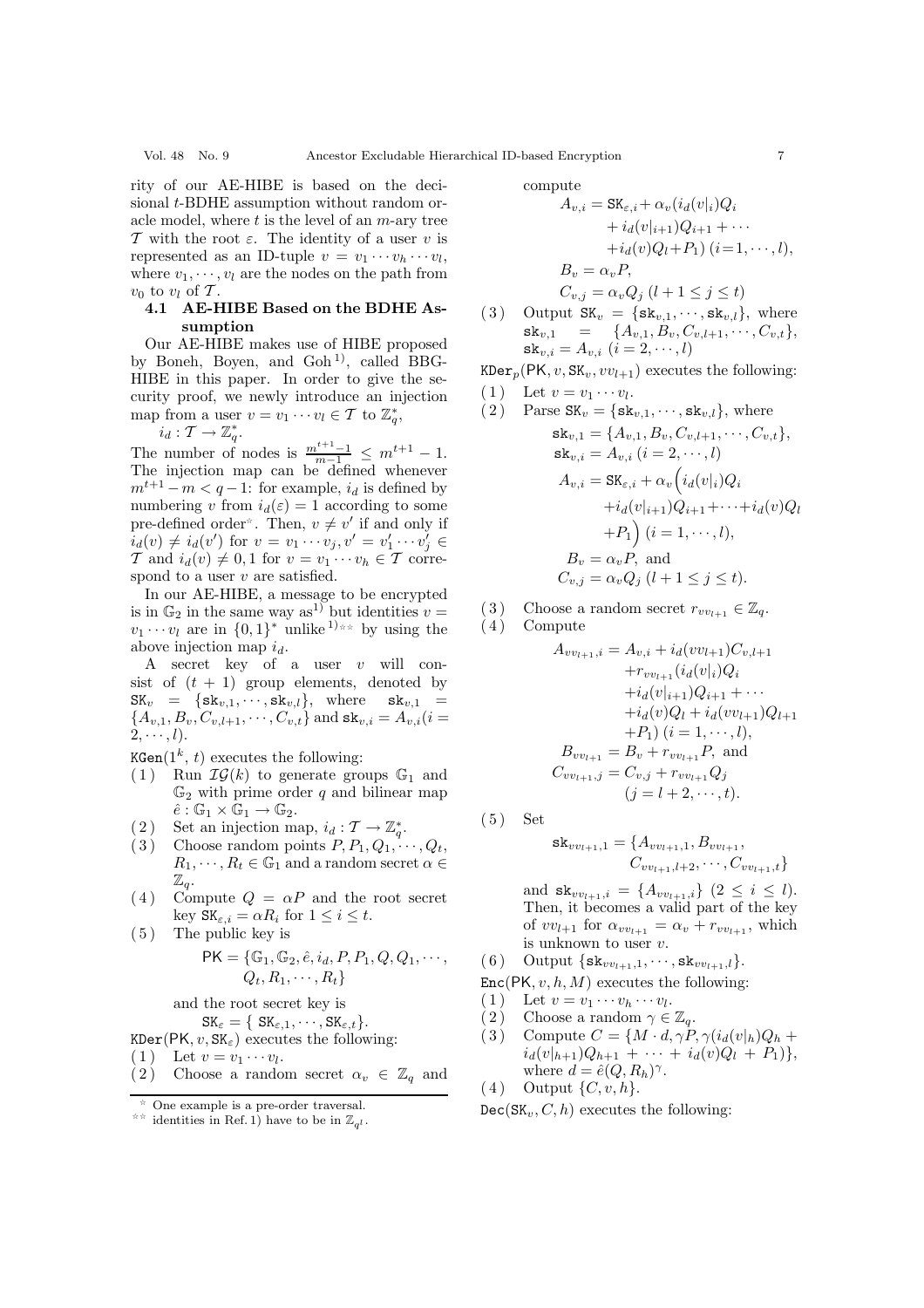

**Fig. 6** Addition of a new organization.

- (1) Let  $v = v_1 \cdots v_h \cdots v_l$  and C  $\{C_1, C_2, C_3\}.$
- ( 2 ) Parse  $sk_{v,1} = \{A_{v,1}, B_v, C_{v,l+1}, \cdots, C_{v,t}\},$  $\mathtt{sk}_{v,i} = A_{v,i}$   $(i = 2, \cdots, l).$
- (3) Compute  $\dot{M} = C_1/d$ , where  $d =$  $\hat{e}(C_2, A_{v,h})/\hat{e}(B_v, C_3).$

The decryption succeeds as follows,

$$
\frac{\hat{e}(C_2, A_{v,h})}{\hat{e}(B_v, C_3)}
$$
\n
$$
\frac{\hat{e}(\gamma P, \text{SK}_{\varepsilon,h} + \alpha_{v,h}(i_d(v|_h)Q_h + \cdots + i_d(v)Q_l + P_1)))}{\cdots + i_d(v)Q_l + P_1)))}
$$
\n
$$
= \hat{e}(Q, R_h)^{\gamma}.
$$

Both  $A_{v,h}$  and  $B_v$  in  $SK_v$  is sufficient to decrypt a ciphertext  $C \leftarrow \text{Enc}(\text{PK}, v, h, M)$ . Therefore, only ancestors of v with a level  $\geq h$  can decrypt the C since no ancestor of v with a level  $\lt h$  has any information about  $sk_{v,h}$ . Thus, AE-HIBE has proven to satisfy the ancestor-excludable feature as well as the expression-ability of the hierarchical structure of ID.

**Remark:** In addition to the above two features, our AE-HIBE has another interesting feature on an addition of a new organization. Suppose that B company absorbs F software company with DVD Dept. (see **Fig. 6**) after the root center has already set up each secret key (see Fig. 3), where David works in the DVD Dept. In that case, the root center can easily add a new group of (F software company, DVD Dept., David) by setting them in  $\mathcal T$  and executing KDer to generate each secret key. Then, the ancestor-excludable feature still holds in the new hierarchical structure if the addition satisfies the following conditions: the new structure does not break the original structure and the number of total nodes does not exceed  $q - 1$ . Note that the root center does not have to regenerate the secret keys of any user in Fig. 3.

#### **4.2 Security**

We show that our AE-HIBE is selectiveidentity secure (IND-AE-HIBE-CPA) under the decisional Bilinear Diffie-Hellman Exponent assumption.

**Theorem 1** If  $I\mathcal{G}$  satisfies the  $(t + 1)$ -BDHE assumption, then AE-HIBE is

IND-sAE-HIBE-CPA secure.

**proof:** Suppose there exists a ppt adversary A which attacks the proposed AE-HIBE of an  $m$ -ary tree  $\mathcal T$  with hierarchy level t with the advantage  $\varepsilon$ , where A asks  $Q_e$  secret-key queries. We will show that a  ${\tt ppt-algorithms}\ B$  exists that solves the decisional  $(t + 1)$ -BDHE problem in  $\mathbb{G}_1.$ 

For  $P \in \mathbb{G}_1$  and  $\alpha \in \mathbb{Z}_q$ , let  $Y_i = \alpha^i P$ . B is given an output  $(\mathbb{G}_1, \mathbb{G}_2, \hat{e})$  of  $\mathcal{I}G(1^k)$ and a random tuple  $(P, R, Y_1, \cdots, Y_t, Y_{t+2}, \cdots,$  $Y_{2t+2}, T$ ) that is either sampled from  $\mathcal{P}_{BDEE}$ (where  $T = e(P, R)^{\alpha^{t+1}}$ ) or from  $\mathcal{R}_{\text{BDHE}}$  (where T is uniform and independent in  $\mathbb{G}_2$ ). The goal of B is to determine whether  $T = e(P, R)^{\alpha^{t+1}}$ or not.  $B$  executes  $A$  in a selective identity game as follows.

Initialization: A first outputs an identity  $v^* =$  $v_1^* \cdots v_l^* \in \{0,1\}^*$  of level  $l$   $(l \leq t)$  and a designated level  $h^*$  ( $h^* \leq l$ ) that A tries to attack. If  $l \leq t$ , then B appends random elements to  $v^*$ until the level of  $v^*$  is t and keeps these extra values to itself. Hereafter we assume that the level of  $v^*$  is  $t$ .

Setup: To generate the public key  $PK$ ,  $B$  executes the following.

- Set  $Q = Y_1 = \alpha P$ , choose  $\gamma_1, \dots, \gamma_t \in \mathbb{Z}_q$ randomly and set  $Q_i = \gamma_i P - Y_{t-i+1} = (\gamma_i - \alpha^{t-i+1})P$ for  $1 \leq i \leq t$ .
- Choose  $\delta \in \mathbb{Z}_q$  randomly and set  $P_1 = \delta P + \sum_{i=1}^t (x_i^*) Y_i$  $\sum_{i=h^*}^t i_d(v^*|_i)Y_{t-i+1}.$
- Choose  $\beta_1, \dots, \beta_t \in \mathbb{Z}_q$  randomly and set  $R = V + \theta R = (\theta$  $\mathbf{r}$

$$
R_i = Y_t + \beta_i P = (\beta_i + \alpha^c)P,
$$
  
\n
$$
SK_{\varepsilon,i} = \alpha R_i = Y_{t+1} + \beta_i Y_1 \ (1 \le i \le t),
$$

where  $SK_{\varepsilon,i}$  is unknown to B.

• Output  $PK = {\mathbb{G}_1, \mathbb{G}_2, \hat{e}, i_d, P, P_1, Q, Q_1, \cdots, Q_t,}$  $R_1, \cdots, R_t$  and  $SK = \{SK_{\varepsilon,1}, \cdots, SK_{\varepsilon,t}\},\$ and sends PK to A.

Phase 1: A issues a private key corresponding to  $v = v_1 \cdots v_u \in \mathcal{T}$  where  $u \leq t$ . The only restriction is that  $i_d(v) \neq i_d(v^*|_i)$  for  $h^* \leq i \leq$ l. To respond to the query,  $B$  derives a private key according to the following two cases.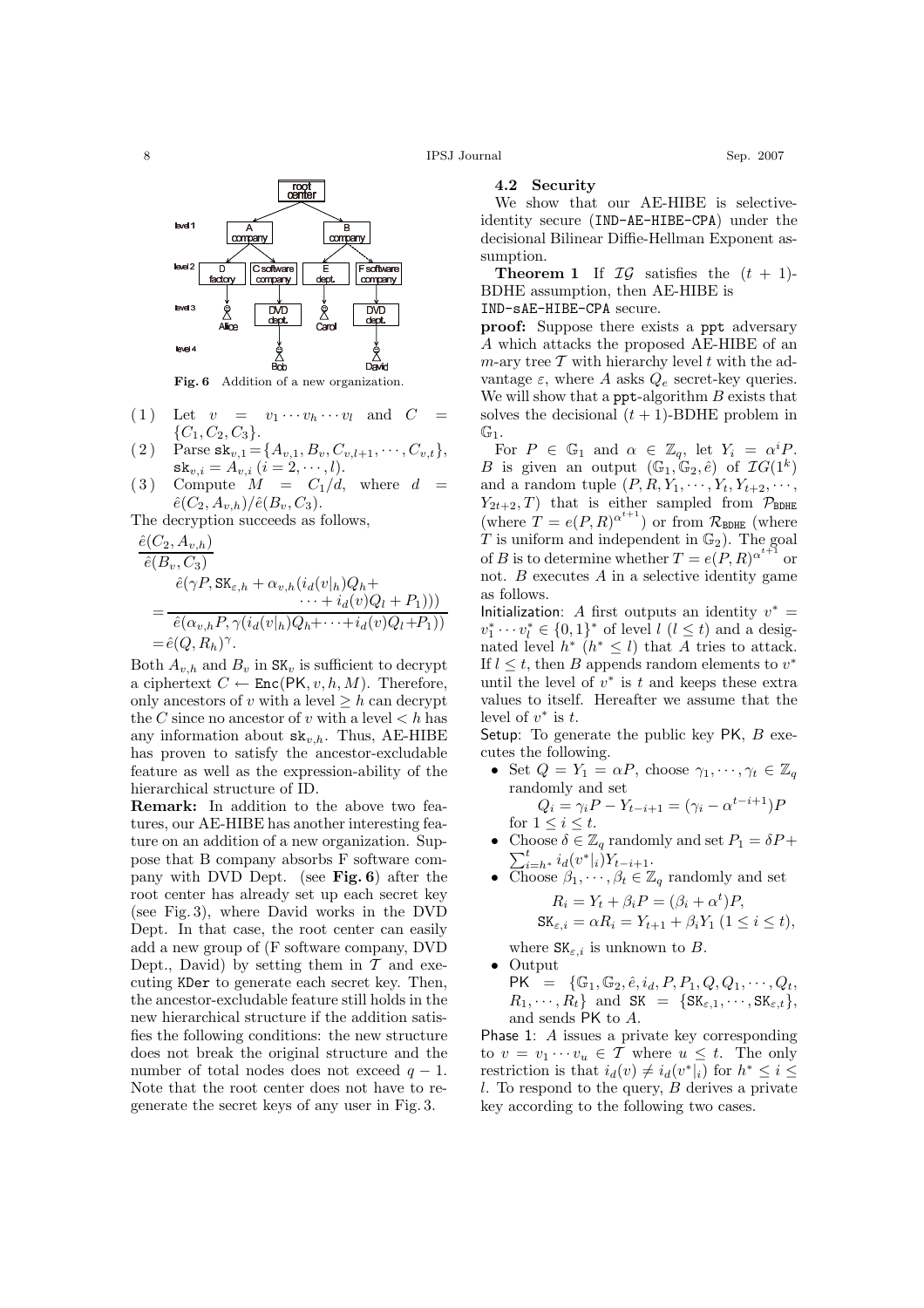◦ Case 1  $u < h$ <sup>\*</sup>: *B* executes the following. Note that  $i_d(v) \neq 0$  from the definition of  $i_d$ .

• Choose  $\tilde{\alpha}_v \in \mathbb{Z}_q$  randomly and set

$$
\alpha_v = \frac{\alpha^u}{i_d(v)} + \tilde{\alpha}_v
$$
  
\n
$$
B_v = \alpha_v P = \frac{\alpha^u}{i_d(v)} P + \tilde{\alpha}_v P
$$
  
\n
$$
= \frac{1}{i_d(v)} Y_u + \tilde{\alpha}_v P
$$
  
\n
$$
C_{v,j} = \alpha_v Q_j
$$
  
\n
$$
= \frac{\alpha^u}{i_d(v)} (\gamma_j P - Y_{t-j+1}) + \tilde{\alpha}_v Q_j
$$
  
\n
$$
= \frac{1}{i_d(v)} (\gamma_j Y_u - Y_{t-j+u+1})
$$
  
\n
$$
+ \tilde{\alpha}_v Q_j (u+1 \le j \le t).
$$

All these parameters except  $\alpha_v$  are computable by B.

• For 
$$
A_{v,i}
$$
  $(1 \le i \le u)$ , set  
\n
$$
A_{v,i} = \text{SK}_{\varepsilon,i} + \alpha_v(i_d(v_i)Q_i + \cdots + i_d(v)Q_u + P_1)
$$
\n
$$
= \text{SK}_{\varepsilon,i} + \frac{1}{i_d(v)} \sum_{j=i}^u i_d(v|_j) (\gamma_j Y_u - Y_{t+u-j+1})
$$
\n
$$
+ \tilde{\alpha}_v \sum_{j=i}^u i_d(v|_j) (\gamma_j P - Y_{t-j+1})
$$
\n
$$
+ \frac{\delta}{i_d(v)} Y_u + \tilde{\alpha}_v \delta P
$$
\n
$$
+ \sum_{j=h^*}^t i_d(v^*|_j) \left( \frac{Y_{t-j+u+1}}{i_d(v)} + \tilde{\alpha}_v Y_{t-j+1} \right),
$$

all of which, except  $SK_{\varepsilon,i} - Y_{t+1}$ , are computable by  $B$ . The exception is computable as follows:

$$
SK_{\varepsilon,i} - Y_{t+1}
$$
  
=  $Y_{t+1} + \beta_i Y_1 - Y_{t+1} = \beta_i Y_1$ .  
Therefore, *B* can compute  $A_{v,i}$ .

• Output  $SK_v = \{sk_{v,1}, \cdots, sk_{v,u}\}\$  to A, where  $\mathtt{sk}_{v,1} = \{A_{v,1}, B_{v}, C_{v,u+1}, \cdots, C_{v,t}\},$  $sk_{v,i} = A_{v,i} \ (i = 2, \dots, u).$ 

 $\circ$  Case 2  $u \geq h^*$ : The restriction of private key queries ensures that  $i_d(v^*|_j) \neq i_d(v)$  for  $h^* \leq j \leq l$ . Then it holds that  $i_d(v^*|_u) \neq i_d(v)$ . B executes the following:

• Choose  $\tilde{\alpha}_v \in \mathbb{Z}_q$  randomly and set

$$
\alpha_v = \frac{\alpha^u}{i_d(v) - i_d(v^*|_u)} + \tilde{\alpha}_v
$$

$$
B_v = \alpha_v P = \frac{\alpha^u}{i_d(v) - i_d(v^*|_u)} P + \tilde{\alpha}_v P
$$
  
\n
$$
= \frac{1}{i_d(v) - i_d(v^*|_u)} Y_u + \tilde{\alpha}_v P
$$
  
\n
$$
C_{v,j} = \alpha_v Q_j
$$
  
\n
$$
= \frac{\alpha^u}{i_d(v) - i_d(v^*|_u)} (\gamma_j P - Y_{t-j+1})
$$
  
\n
$$
+ \tilde{\alpha}_v Q_j
$$
  
\n
$$
= \frac{1}{i_d(v) - i_d(v^*|_u)} (\gamma_j Y_u - Y_{t-j+u+1})
$$
  
\n
$$
+ \tilde{\alpha}_v Q_j (u+1 \le j \le t).
$$

All these parameters except  $\alpha_v$  are computable by B.

• For 
$$
A_{v,i}
$$
  $(1 \le i \le u)$ , set  
\n
$$
A_{v,i} = \text{SK}_{\varepsilon,i} + \alpha_v (i_d(v|_i)Q_i + \cdots + i_d(v)Q_u + P_1)
$$
\n
$$
= \text{SK}_{\varepsilon,i} + \frac{1}{i_d(v) - i_d(v^*|_u)} \sum_{j=i}^{u} i_d(v|_j) (\gamma_j Y_u - Y_{t+u-j+1}) + \tilde{\alpha}_v \sum_{j=i}^{u} i_d(v|_j) (\gamma_j P - Y_{t-j+1}) + \frac{\delta}{i_d(v) - i_d(v^*|_u)} Y_u + \tilde{\alpha}_v \delta P + \sum_{j=h^*}^{t} i_d(v^*|_j) \left( \frac{Y_{t-j+u+1}}{i_d(v) - i_d(v^*|_u)} + \tilde{\alpha}_v Y_{t-j+1} \right),
$$

all of which, except

$$
\texttt{SK}_{\varepsilon,i} + \frac{i_d(v^*|_u)Y_{t+1} - i_d(v)Y_{t+1}}{i_d(v) - i_d(v^*|_u)},
$$

are computable by  $B$ . The exception is computable as follows:

$$
SK_{\varepsilon,i} + \frac{i_d(v^*|_u)Y_{t+1} - i_d(v)Y_{t+1}}{i_d(v) - i_d(v^*|_u)}
$$
  
=  $Y_{t+1} + \beta_i Y_1 - Y_{t+1} = \beta_i Y_1.$ 

Therefore, B can compute  $A_{v,i}$ .

• Output  $SK_v = \{sk_{v,1}, \cdots, sk_{v,u}\}\$ to A, where  $\mathtt{sk}_{v,1} = \{A_{v,1}, B_{v}, C_{v,u+1}, \cdots, C_{v,t}\},\$  $\mathtt{sk}_{v,i} = A_{v,i} \ (i = 2, \cdots, u).$ 

Challenge: When A decides Phase 1 is over, it outputs two messages  $M_0, M_1 \in \mathbb{G}_2$  on which it wishes to be challenged. B picks a random bit  $b \in \{0,1\}$  and responds with the challenge ciphertext

$$
C = \left(M_b \cdot T \cdot \hat{e}(Y_1, \gamma R), R, \left(\delta + \sum_{i=h^*}^{t} i_d(v^*|_i) \gamma_i\right) R\right),
$$

where  $R$  and  $T$  are the input given to  $B$ . Note that  $R = cP$  for  $\overline{z}_c \in \mathbb{Z}_q$  since  $\mathbb{G}_1 = \langle P \rangle \ni R$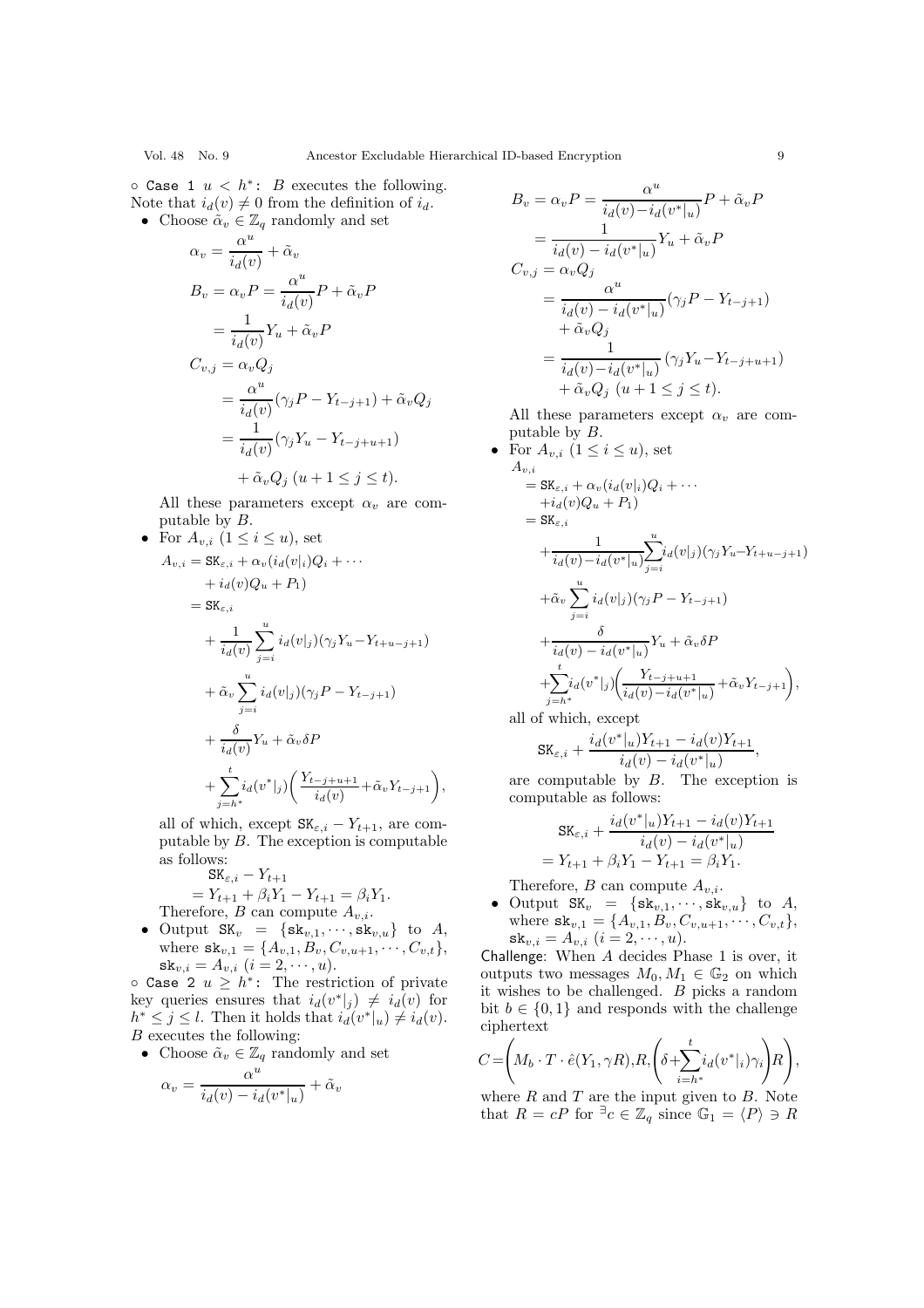$\Delta$ 

$$
\left(\delta + \sum_{i=h^*}^t i_d(v^*|_i)\gamma_i\right)R
$$
\n
$$
= c\left(\delta P + \sum_{i=h^*}^t i_d(v^*|_i)(Q_i + Y_{t-i+1})\right)
$$
\n
$$
= c\left(\sum_{i=h^*}^t i_d(v^*|_i)Q_i + \delta P + \sum_{i=h^*}^t i_d(v^*|_i)Y_{t-i+1}\right)
$$
\n
$$
= c\left(\sum_{i=h^*}^t i_d(v^*|_i)Q_i + P_1\right).
$$

If  $T = \hat{e}(P, R)^{\alpha^{t+1}}$ , then C is a valid encryption of  $M_b$  under the ID  $v^*$  and the designated level  $h^*$ . Because  $T \cdot \hat{e}(Y_1, \gamma R) =$  $\widetilde{e}(P,R)^{\alpha^{t+1}}\widehat{e}(P,\gamma R)^\alpha\,\,=\,\,\widehat{e}(\alpha P,\alpha^t R \,+\, \gamma R)\,\,=\,\,$  $\hat{e}(Q, R_{h^*})^c$ . On the other hand, when T is uniform and independent in  $\mathbb{G}_2$  (that is, it is sampled from  $\mathcal{R}_{\text{RDFE}}$ , C is independent of b in the adversary's view.

Phase 2: A continues to issue queries not issued in Phase 1. B responds to them as above.

Guess: Finally, A outputs a guess  $b' \in \{0, 1\}.$ Then B outputs a guess as follows. If  $b = b'$ , then B outputs 1, that is, it guesses  $T =$  $\hat{e}(P, R)^{\alpha^{t+1}}$ . Otherwise, *B* outputs 0, that is, it guesses  $T$  is random in  $\mathbb{G}_2$ .

When the input T is sampled from  $\mathcal{P}_{\text{BDHE}}$ , that is  $T = \hat{e}(P, R)^{\alpha^{t+1}}$ , then A's view is identical to its view in a real attack game and, therefore, A succeeds with the advantage of  $|Pr[b = b'] 1/2 \geq \varepsilon$ . When the input T is sampled from  $\mathcal{R}_{\text{BDHE}}$ , that is T is uniform in  $\mathbb{G}_2$ , then  $Pr[b =$  $b'$  = 1/2. Therefore, we arrive at

$$
\left| \Pr \left[ \begin{array}{l} (\mathbb{G}_1, \mathbb{G}_2, \hat{e}) \leftarrow \mathcal{IG}(1^k); \\ P, R \leftarrow \mathbb{G}_1; \alpha \leftarrow \mathbb{Z}_q: \\ A(\mathbb{G}_1, \mathbb{G}_2, \hat{e}, P, R, Y_1, \cdots, Y_t, \\ Y_{t+2}, \cdots, Y_{2t+2}, \hat{e}(P, R)^{\alpha^{t+1}}) = 0 \end{array} \right] \right|
$$
\n
$$
- \Pr \left[ \begin{array}{l} (\mathbb{G}_1, \mathbb{G}_2, \hat{e}) \leftarrow \mathcal{IG}(1^k); \\ P, R \leftarrow \mathbb{G}_1; \alpha \leftarrow \mathbb{Z}_q; T \leftarrow \mathbb{G}_2: \\ A(\mathbb{G}_1, \mathbb{G}_2, \hat{e}, P, R, Y_1, \cdots, Y_t, \\ Y_{t+2}, \cdots, Y_{2t+2}, T) = 0 \end{array} \right] \right|
$$
\n
$$
\geq \left| \left( \frac{1}{2} \pm \varepsilon \right) - \frac{1}{2} \right| = \varepsilon.
$$

It is easy to see that B simulates the environment of A perfectly. Thus, we have proved that AE-HIBE is IND-sAE-HIBE-CPA secure if  $IG$  satisfies the  $(t + 1)$ -BDHE assumption. **Remark:** Our AE-HIBE is based on BBG-HIBE and, thus, the proof follows mostly that of BBG-HIBE. The important difference lies in

the root secret key. In our AE-HIBE, each level, including the target level  $h^*$ , has each secret key. The root secret key consists of the  $t$  secret keys in total. On the other hand, there is one secret key in the root secret key in BBG-HIBE. In the set up phase of our proof, the secret information of  $Y_{t+1}$  has to be included into all components in the root secret key. If the secret information of  $Y_{t+1}$  is included into only a target-level- $h^*$  component, which naturally corresponds to the proof on BBG-HIBE, the proof would fail.

In the challenge phase of our proof, the challenger makes ciphertext to  $v^*$  and the designated level  $h^*$ , where  $v^*$  might be appended random elements by  $B$  at the initialization phase. However, the attacker A cannot distinguish the cipher text to (his intention)  $v^*$  with the level  $h^*$  from that to (B's appended)  $v^*$ with the level  $h^*$  since the cipher text can be decrypted by  $SK_{v^*}|_h$  with (his intention)  $v^*$  and the cipher text itself is a random number. The same logic is used in the proof on BBG-HIBE. **Chosen Ciphertext Security.** An efficient general method of constructing an IND-sID-CCA-secure HIBE from IND-sID-CPA-secure HIBE is proposed  $4^{\circ}$ . Applying the construction to our AE-HIBE results in IND-sAE-HIBE-CCA secure with the constant size ciphertext.

**4.3 Efficiency**

**Table 2** summarizes the efficiency of AE-HIBE compared with BBG-HIBE. AE-HIBE realizes ID-based encryption with a hierarchical structure without any additional computation or memory cost, that is the performance of AE-HIBE is the same as that of BBG-HIBE. Therefore, AE-HIBE realizes the constant-size ciphertext and decryption time in the same way as BBG-HIBE and even reduces the encryption time of BBG-HIBE by designating ancestors with a level  $> 1$  as receivers with a right of decryption.

#### **5. Application**

This section applies our AE-HIBE to the broadcast encryption. After briefly reviewing known facts on a public-key broadcast encryption, we reconsider a general model of subsetdifference broadcast encryption and present a generic model based on AE-HIBE.

# **5.1 Known Facts on Broadcast Encryption**

Broadcast encryption distributes digital contents to subscribers by using an open broadcast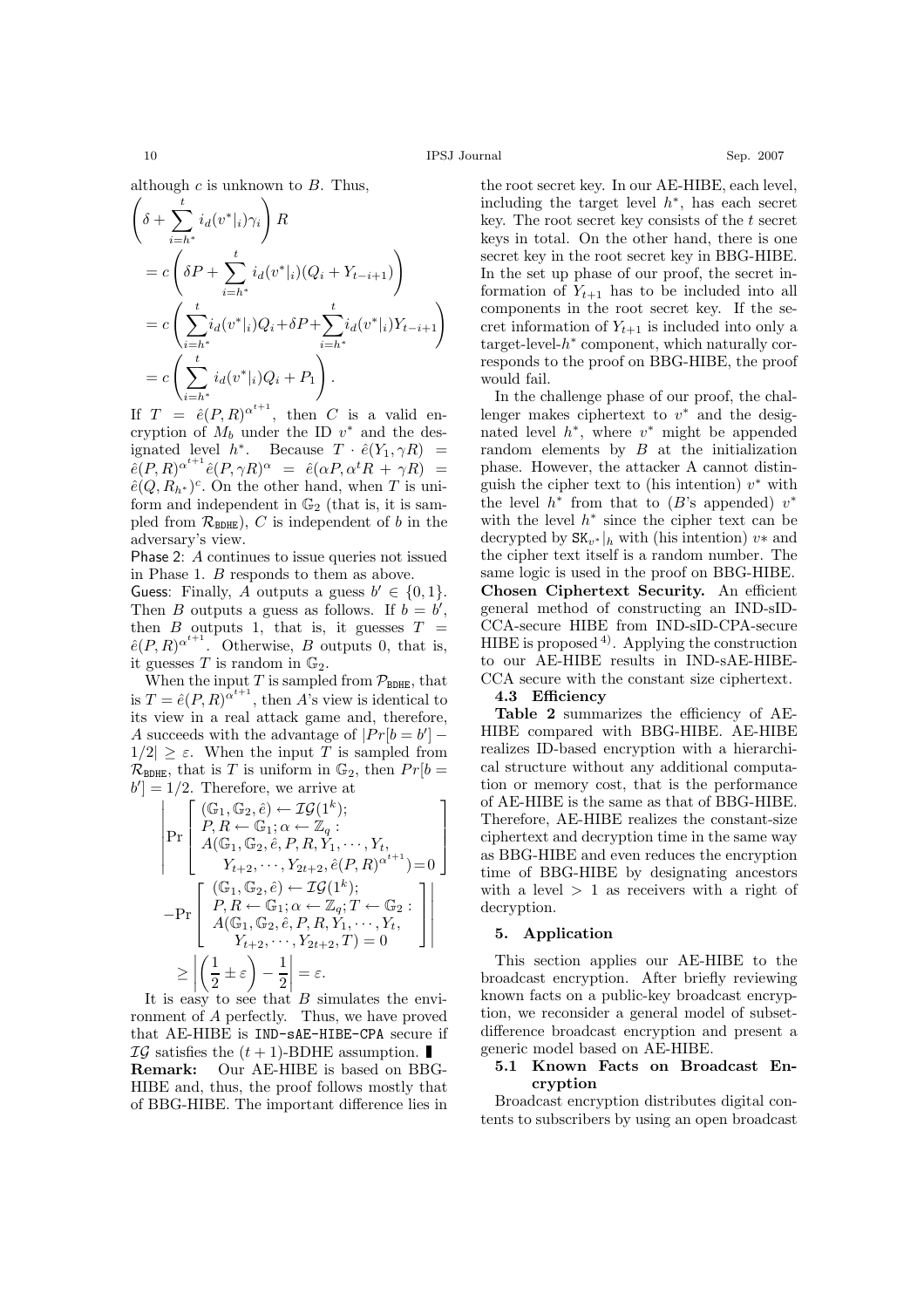**Table 2** Efficiency of AE-HIBE and BBG-HIBE associated with a tree <sup>T</sup> with the level *<sup>t</sup>*.

|                                                                                                                                                 | our AE-HIBE           | $BBG-HIBE$ <sup>1)</sup> |
|-------------------------------------------------------------------------------------------------------------------------------------------------|-----------------------|--------------------------|
| Key generation time<br>Public key size<br>Secret key size (at a node $v^{\dagger}$ )                                                            | O(t)                  |                          |
| Key derivation time (at a node $v^{\dagger}$ )<br>Encryption/Decryption time <sup>‡</sup><br>Ciphertext length <sup><math>\ddagger</math></sup> | O(t)<br>$O(l-h)/O(1)$ | O(t)<br>O(l)/O(1)        |

<sup>†</sup>: the level of *v* is  $l \leq t$ .<br><sup>‡</sup>: to a node *v* of level *l* and its designated ancestor of level *h* (*h*  $\leq l$ ).

channel, in which a set of privileged users may be changed by each digital content. Let  $\mathcal N$  be the set of all users with  $|\mathcal{N}| = N$  and R be the set of all revoked users with  $|\mathcal{R}| = r$ . Then privileged users are in  $\mathcal{N} \setminus \mathcal{R}$ . The formal definition is given as follows.

**Definition 6 (Broadcast encryption)** Broadcast encryption consists of a 3-tuple of ppt algorithms (BE-Ini, BE-Enc, BE-Dec):

- BE-Ini $(1^k, t, \mathcal{N})$ , the initialization algorithm, for input of the security parameter  $1^k$  and a set of users N with  $|\mathcal{N}| = N =$  $2<sup>t</sup>$ , outputs a system public parameter PK which includes two encryption algorithms  $E_1$  for session keys and  $E_2$  for messages, a family  $S = \{S_i\}$  of subsets of N, the master's secret key SK which can compute all subset keys of  $S$ , and a secret key  $K_u$  for a user  $u \in \mathcal{N}$ .
- BE-Enc(PK,  $\mathcal{N} \setminus \mathcal{R}, \mathcal{S}, K, M$ ), the encryption algorithm, for input of the public parameter PK, a set of privileged users  $\mathcal{N} \setminus \mathcal{R}$ , a family  $S$  of sets, a session key  $K$ , and a message M, covers  $\mathcal{N} \setminus \mathcal{R} = \bigcup_j S_{i_j}$  by disjoint subsets  $\{S_{i_j}\}_j$  and encrypts the session key  $K$  and the message  $M$  with each subset key  $K_{S_{ij}}$  and K, respectively, to  $C = \langle \{S_{i_j}\}_j, \{E_1(K_{S_{i_j}}, K)\}_j, E_2(K, M)\rangle,$ <br>where  $F(K, M)$   $(k-1, 2)$  means an an where  $E_i(K,M)$   $(i = 1, 2)$  means an encryption of  $M$  with a key  $K$ .
- BE-Dec(PK,  $K_u$ , C), for input of a secret key  $K_u$  of a user u, the public parameter PK, and a ciphertext  $C$  broadcasted by the center, finds a subset  $S_{i_j} \ni u_j$ , derives a subset key  $K_{S_{i_j}}$  from  $K_u$ , decrypts  $E_1(K_{S_{i_j}}, K)$  to  $K$ , and then decrypts  $E_2(K, M)$  to M.

The efficiency of public-key broadcast encryption depends on the transmission rate  $\sum_{i=1}^{s} |E_1(K_{S_{ij}}, K)|$ , the size of a user secret key  $|K_u|$ , and the size of user public keys. The number of subsets  $|\mathcal{S}_u|$  that a user u belongs to relates to the number of a user secret key.

Two specific examples of subset-cover framework, the complete subtree broadcast encryption (CS) and the subset difference broadcast encryption  $(SD)$ , are proposed  $10$ . We focus on SD and improving the public-key SD. For the detailed explanation of CS and public-key CS, please refer to the original papers  $^{6}$ , 10). In SD, users are assigned to leaves of a binary tree T, where we assume that  $|\mathcal{N}| = N = 2^t$  for the sake of simplicity. We call  $\mathcal T$  the user tree. A privileged user is covered with a difference set of two subsets  $S_{v|h,v} = S_{v|h} \setminus S_v$ , where  $v = v_1 \cdots v_h \cdots v_l$ , its ancestor  $v|_h = v_1 \cdots v_h$ , and  $S_{v|h}$  or  $S_v$  is a complete subtree rooted at  $v|_h$  or v, respectively. For a set  $S_{v|_h,v}$ ,  $v|_h$  or v is called primary root or secondary root  $^{6}$ , respectively. We denote the path from  $v|_h$  or the root of T to a user (leaf) u by  $\rho_{v|_h,u}$  or  $\rho_u$ , respectively, and a set of nodes that just hang off  $\rho_{v|_h,u}$  by  $\mathcal{V}_{hang.\rho_{v|_h,u}}$ . It is necessary to compress a user secret key  $K_u$  relative to  $\mathcal{S}_u$  since  $|\mathcal{S}_u| = O(N)$ . For this purpose, the following two features on the *common* primary root and a privileged user are used for  $v =$  $v_1 \cdots v_h \cdots v_f \cdots v_l$ ,  $w = v|_h$ , and  $v' = v|_f$ :

> •  $S_{w,v} \supsetneq S_{w,v'}$  $(1)$

• 
$$
S_{v|_h, v} \ni u
$$
 (2)  
\n $\Leftrightarrow \begin{cases} \rho_u \ni v|_h, \\ \mathcal{V}_{hang, \rho_{v|_h, u}} \ni v|_f \text{ for } h <^{\exists} f \le l \end{cases}$ 

Eq. (1) means that a member in  $S_{w,v'}$  is allowed to generate a subset key  $K_{S_{w,v}}$  but a member in  $S_{w,v} \setminus S_{w,v'}$  is not allowed to generate a subset  $\frac{1}{100}$  K<sub>Sw,v</sub>.. This idea is used to compress a user key and derive a necessary subset key from the compression. The key derivation function, BE-KDer, is defined as follows:

 $\bullet$ BE-KDer $(v|_h, v, \mathsf{SK}_{v|_h,v}, \mathsf{PK}) \rightarrow (\mathsf{SK}_{v|_h,v1}, \mathsf{PK})$  $SK_{v|_h,v0}, \hat{K}_{S_{v|_h,v}})$ :

For input of a primary root  $v|_h$ , a descendant node v, a secret key  $SK_{v|_h,v}$  of v to the primary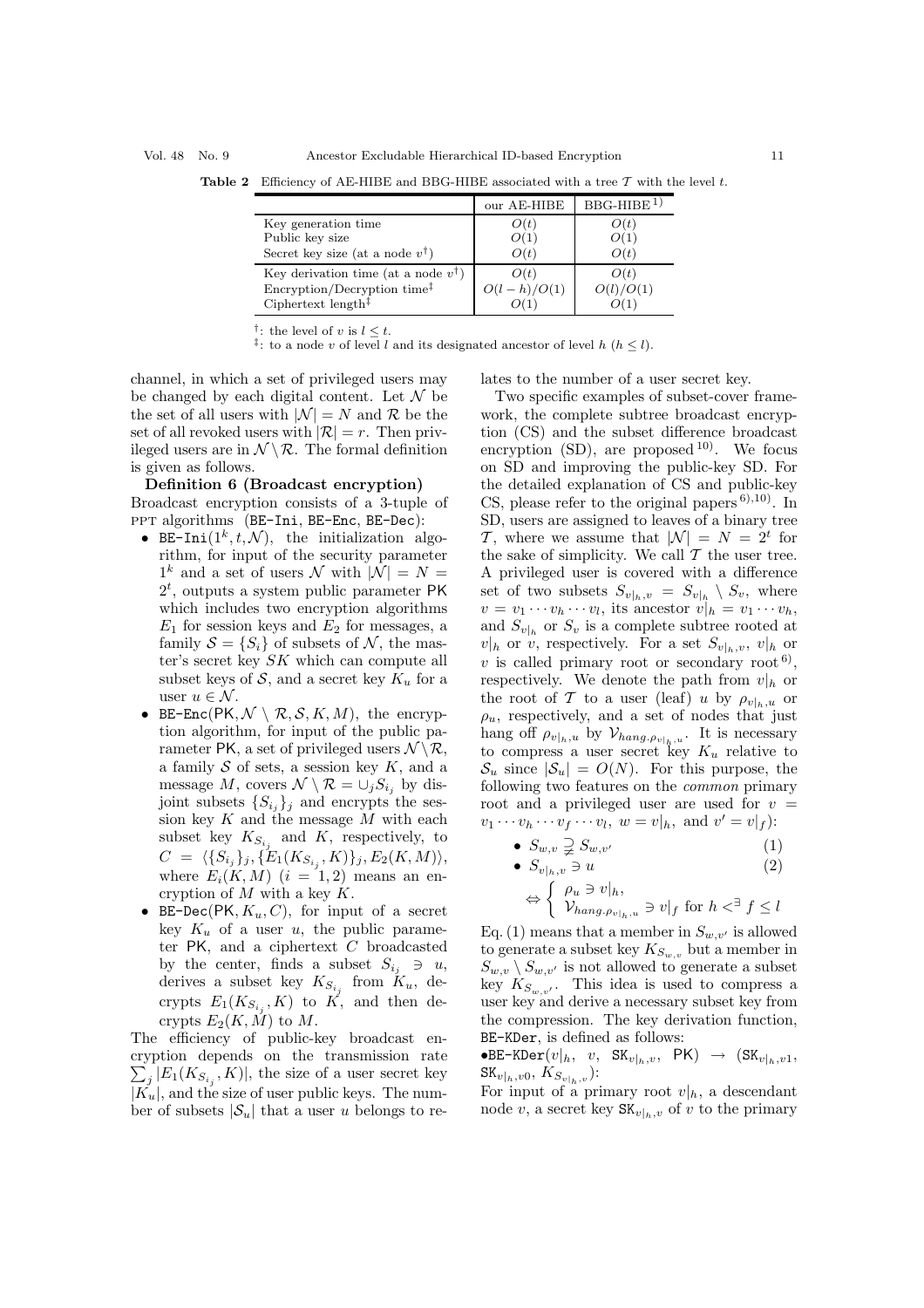root  $v|_h$ , and public parameter PK, output secret keys  $SK_{v|_h,v0}$  and  $SK_{v|_h,v1}$  of v's children nodes v0 and v1 to the primary root  $v|_h$ , and a subset key  $K_{S_{v|_h,v}}$ , where  $\text{SK}_{w,v}$  means a secret key of a node  $v$  to a primary root  $w$ .

The initial secret key to the primary root  $w$  is set to  $\mathtt{SK}_{w,w}$ 

BE-KDer $(v|_h, v, \text{SK}_{v|_h,v}, \text{PK})$  satisfies the following properties for 3-tuple nodes  $(v|_h, v|_f, v)$  of  $v = v_1 \cdots v_h \cdots v_f \cdots v_l$ :

• *One-way feature for a common primary root*: Given  $SK_{v|_h,v|_f}$  it is easy to compute  $K_{S_{v|_h,v}}$ , but given  $SK_{v|_h,v}$  it is difficult to compute  $K_{S_{v|h}, v|_f}$ .

• It is difficult to compute  $SK_{v|_h,v}$  without knowledge of any secret key  $\mathbf{SK}_{v|_h,v|_f}$  of an ancestor  $v|_f$  of v.

A secret key of a user  $u$  is set to

 $K_u = \{ \texttt{SK}_{v,d^v} \}_{(v,d^v) \in \rho_u \times \mathcal{V}_{hang.\rho_{u,v}}},$ 

which enables the user  $u$  to derive necessary subset key by using BE-KDer, which is assured by Eq.  $(2)$ .

The public-key SD is realized by applying HIBE to the key derivation tree  $T_{KDT}$ <sup>6)</sup>.  $T_{KDT}$ represents the inclusion relation in  $\{S_{w,v}\}$  based on Eq. (1) and a subset key  $\{K_{S_{w,v}}\}$ . **Figures 7** and  ${\bf 8}$  present  ${\cal T}$  and  ${\cal T}_{\tt KDT}$  associated with  ${\cal T}$  in



Users **Fig. 7** The user tree  $T$  (4 users).

the case of 4 users, respectively.

# **5.2 Reconsideration of Public-key SD Based on AE-HIBE**

In order to reduce  $|K_u|$ , we further consider the next feature on a *common* secondary root:

• 
$$
S_{w,v} \supsetneq S_{v',v}
$$
  $(v = v_1 \cdots v_h \cdots v_f \cdots v_l,$   
\n $w = v|_h$ , and  $v' = v|_f$  (3)

Equation (3) dictates that a member in  $S_{v',v}$ is allowed to generate a subset key  $K_{S_{w,v}}$  but a member in  $S_{w,v} \backslash S_{v',v}$  is not allowed to generate a subset key  $K_{S_v}$ . To make use of this feature, a subset  $\lim_{y \to \infty} \frac{1}{y} \sum_{y} \frac{1}{y}$  and  $\lim_{y \to \infty} \frac{1}{y} \frac{1}{y} \frac{1}{y} \frac{1}{y} \frac{1}{y}$  and additional condition is required for BE-KDer: • *Ancestor-designated feature for a common secondary root*: For a designated ancestor  $v|_h$ of  $v = v_1 \cdots v_i \cdots v_h \cdots v_f \cdots v_l$ , given  $\mathbf{SK}_{v|f, v}$  it is easy to compute  $K_{S_{v|h}$ ,*v*, but given  $SK_{v|i,v}$  it is difficult to compute  $K_{\infty}$ is difficult to compute  $K_{S_{v|h,v}}$ .<br>The ancestor-excludable feature

The ancestor-excludable feature of AE-HIBE is perfectly suitable for this ancestor-designated feature for a common secondary root and can achieve the public-key SD more efficiently than the public-key based on HIBE. AE-HIBE does not need a key derivation tree  $\mathcal{T}_{\text{KDT}}$  associated with  $T$  and utilizes  $T$  to achieve the public-key SD.

# **5.3 Generic Construction of Publickey SD Based on AE-HIBE**

We submit the generic construction of the public-key SD (BE-Ini, BE-Enc, BE-Dec) based on AE-HIBE (KGen, KDer, KDer<sub>n</sub>, Enc, Dec). BE-Ini $(1^k, t, \mathcal{N})$  executes the following:

- (1) Run KGen( $1^k$ , t) and get outputs of PK and the root secret key  $SK_{\varepsilon}$ .
- (2) Run KDer(PK,  $v, SK_{\epsilon}$ ) for  $v = v_1 \cdots v_l$ from  $l = 1$  to t one by one and generate node secret keys  $\{SK_v\}_{v \in \mathcal{T}}$ .
- $(3)$  Set a user secret key  $K_u$  as a set of secret keys of nodes just hanging off the

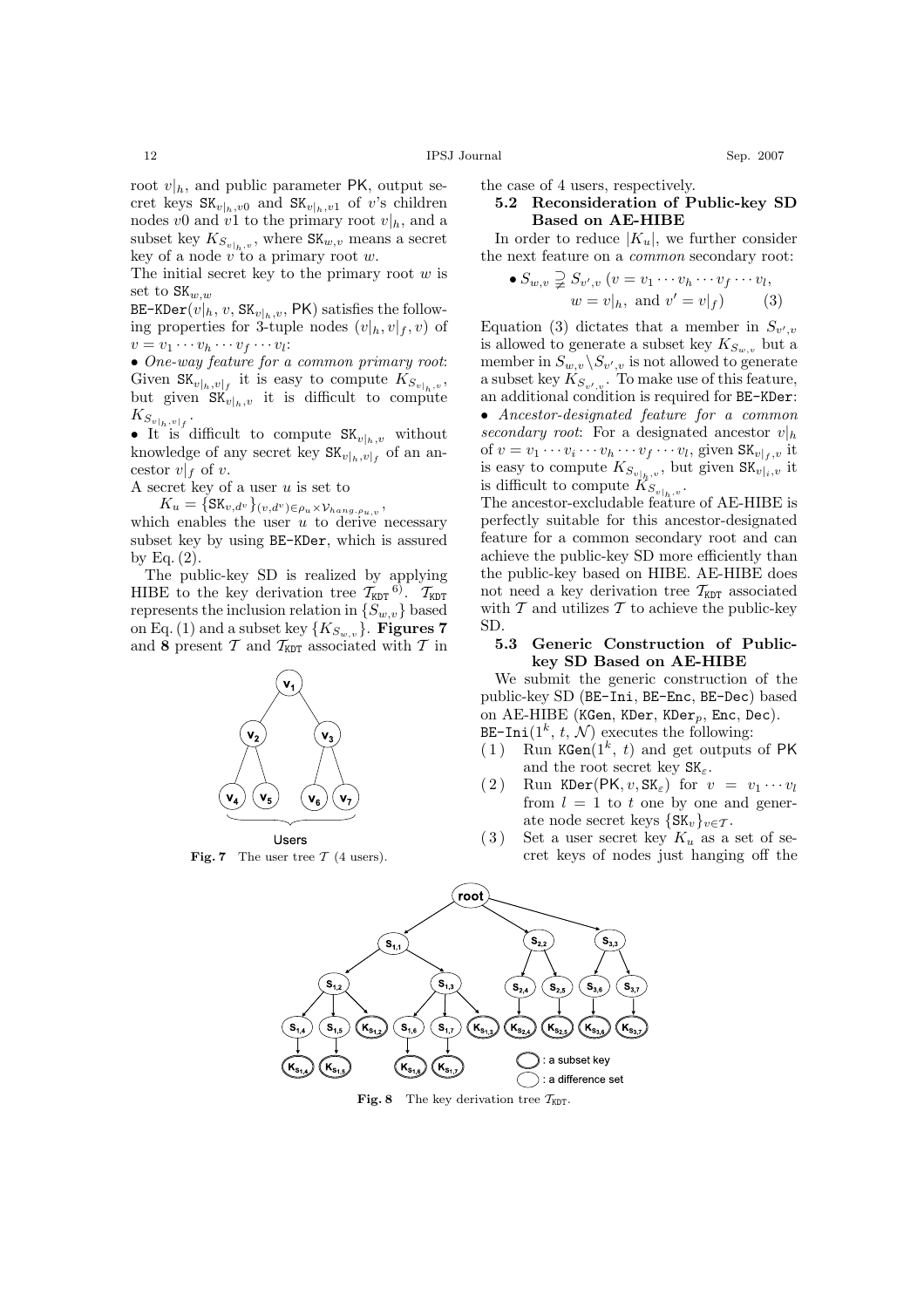| <b>Taste o</b> comparison or generic models or see and note. |                            |                                                |                                       |                                |  |  |  |  |
|--------------------------------------------------------------|----------------------------|------------------------------------------------|---------------------------------------|--------------------------------|--|--|--|--|
|                                                              | transmission rate          | user-key size                                  | public-key size                       | decryption time                |  |  |  |  |
| Our public-key SD                                            | $O(r C_{\text{AE-HTBE}} )$ | $O( SK_{\text{AE-HTBE}}  \log N)$              | $O( \mathsf{PK}_{\mathsf{AE-HIBE}} )$ | $O(T_{\text{BTE-KD}} \log N)$  |  |  |  |  |
| public-key SD $^{6)}$                                        | $O(r C_{\text{HTBE}} )$    | $O( SK_{\text{HIBE}}  \log^2 N)$               | $O( \mathsf{PK}_{\mathsf{HIBE}} )$    | $O(T_{\text{HIBE-KD}} \log N)$ |  |  |  |  |
| public-key LSD <sup>6)</sup>                                 | $O(r C_{\text{HTBE}} )$    | $O( \mathtt{SK}_{\texttt{HIBE}} \log^{3/2} N)$ | $O( PK_{\text{HIBE}} )$               | $O(T_{\text{HIBE-KD}} \log N)$ |  |  |  |  |
| SD <sup>10</sup>                                             | O(r)                       | $O(\log^2 N)$                                  |                                       | $O(\log N)$                    |  |  |  |  |
| LSD <sup>8</sup>                                             | O(r)                       | $O(\log^{3/2} N)$                              |                                       | $O(\log N)$                    |  |  |  |  |

**Table 3** Comparison of generic models of SD and LSD.

|*C*AE-HIBE| or |*C*HIBE|, |SKAE-HIBE| or |SKHIBE|, |PKAE-HIBE| or |PKAE-HIBE|, and *T*BTE-KD or *T*HIBE-KD present the ciphertext size, the node-secret-key size, the public-key size, and the key derivation time in AE-HIBE or HIBE, respectively.

path  $\rho_u$ ,  $\mathcal{V}_{hang.\rho_u}$ , (there are  $t+1$  nodes). Then  $K_u = \{ \mathbf{S} K_v \}_{v \in \mathcal{V}_{hang, \rho_u}}$ .<br>
(4) Output a system parameter PK, the SD-

family  $S = \{S_{w,v}\}\$ , the master's secret key  $SK_{\varepsilon}$ , and a secret key  $K_u$  for a user u together with an encryption algorithm  $E_2$  for contents.

BE-Enc(PK,  $\mathcal{N} \setminus \mathcal{R}, \mathcal{S}, K, M$ ) executes the following:

- (1) Cover  $\mathcal{N} \setminus \mathcal{R} = \bigcup_{v} S_{v|_{h},v}$  by disjoint subsets  $S_{v|_{h},v} \in \mathcal{S}$  in the same manner as SD, where  $v = v_1 \cdots v_h \cdots v_l$ .
- (2) Encrypt K by  $C_{v,h} \leftarrow \text{Enc}(\text{PK}, v, h, K)$ for each subset  $S_{v|_h,v}$ .<br>Output  $C = \langle$
- (3) Output  $C = \langle \{S_{v|_h,v}\}_v, \{C_{v,h}\}_v,$  $E_2(K,M)\rangle.$
- BE-Dec( $PK, K_u, C$ ) executes the following:
- (1) Find a subset  $S_{v|_h,v} \ni u$  in the same manner as SD.
- (2) Take a node secret key  $\mathbf{SK}_{v|f} \in K_u$ , where  $SK_{v|_{f}} = \{ sk_{v|_{f},1}, \cdots, sk_{v|_{f},h}, \cdots, sk_{v|_{f},f} \}$ with  $v|_f \in \mathcal{V}_{hang.\rho_{v|_h,u}} \cap \rho_{v|_h,v}$  and  $v = v_1 \cdots v_h \cdots v_f \cdots v_l$ . Such  $v|_f$  exactly exists from Eq.  $(2)$ .
- (3) Execute KDer<sub>p</sub>(PK,  $v|_f$ , SK<sub>v|f</sub>,  $v|_{f+1}$ ) one by one to derive  $SK_v|_h = \{sk_{v,1},\dots, sk_{v,h}\}\$ for  $v = v_1 \cdots v_h \cdots v_f \cdots v_l$ .
- (4) Execute Dec(C, v, h,  $SK_v|_h$ ) to get K, decrypt  $E_2(K,M)$  to M, and output M.

**Table 3** compares performances of our construction and the previous constructions  $6$ , which are the public-key CS, SD, and  $LSD<sup>8</sup>$ . The public-key LSD reduces the size of user keys of the public-key SD to  $O(|SK_{\text{HIBE}}| \log^{3/2} N)$  with the double size of the transmission rate of the public-key SD, which still keeps the same order of  $O(r|C_{\text{HIBE}}|)$ . Our novel ancestor-control feature of AE-HIBE can further reduce the size of user keys of the publickey LSD to  $O(|SK_{AE-HIBE}| \log N)$  with half of the transmission rate. Table 1 compares con-

crete schemes of public-key broadcast encryptions, where our public-key SD uses our AE-HIBE; the public-key CS uses IBE  $3$ ); and the public-key SD and LSD use BBG-HIBE. We see that our public-key broadcast encryption based on AE-HIBE works with the smallest user-key size  $O(\log^2 N)$  while maintaining the constant public-key size and the transmission rate of  $O(r)$ .

#### **6. Conclusion**

We have proposed a new concept of ancestorexcludable hierarchical ID-based encryption (AE-HIBE), which can exclude ancestors with a level less than the designated one from a set of privileged ancestors. We have also given the functional definition together with the security definition. We have presented the concrete example of AE-HIBE, which can work with constant-size ciphertext and decryption time, independent of the hierarchy level, and is proven to be selective-ID secure in the standard model. Furthermore, AE-HIBE can naturally achieve the efficient public-key SD broadcast encryption (SD) with the user-key size of  $O(\log^2 N)$  and the transmission rate of  $O(r)$  for  $N$  users and  $r$  revoked users, which is the best performance between the public-key LSD and SD based on BBG-HIBE and the public-key SD based on our AE-HIBE.

**Acknowledgments** The author expresses our gratitude to anonymous referees for invaluable comments.

#### **References**

- 1) Boneh, D., Boyen, X. and Goh, E.: Hierarchical identity based encryption with constant size ciphertext, *Proc. Eurocrypt'05*, LNCS, Vol.3494, pp.440–456, Springer-Verlag (2005).
- 2) Boneh, D., Genrty, C. and Waters, B.: Collusion resistant broadcast encryption with short ciphertexts and private keys, *Proc. Crypto'05*,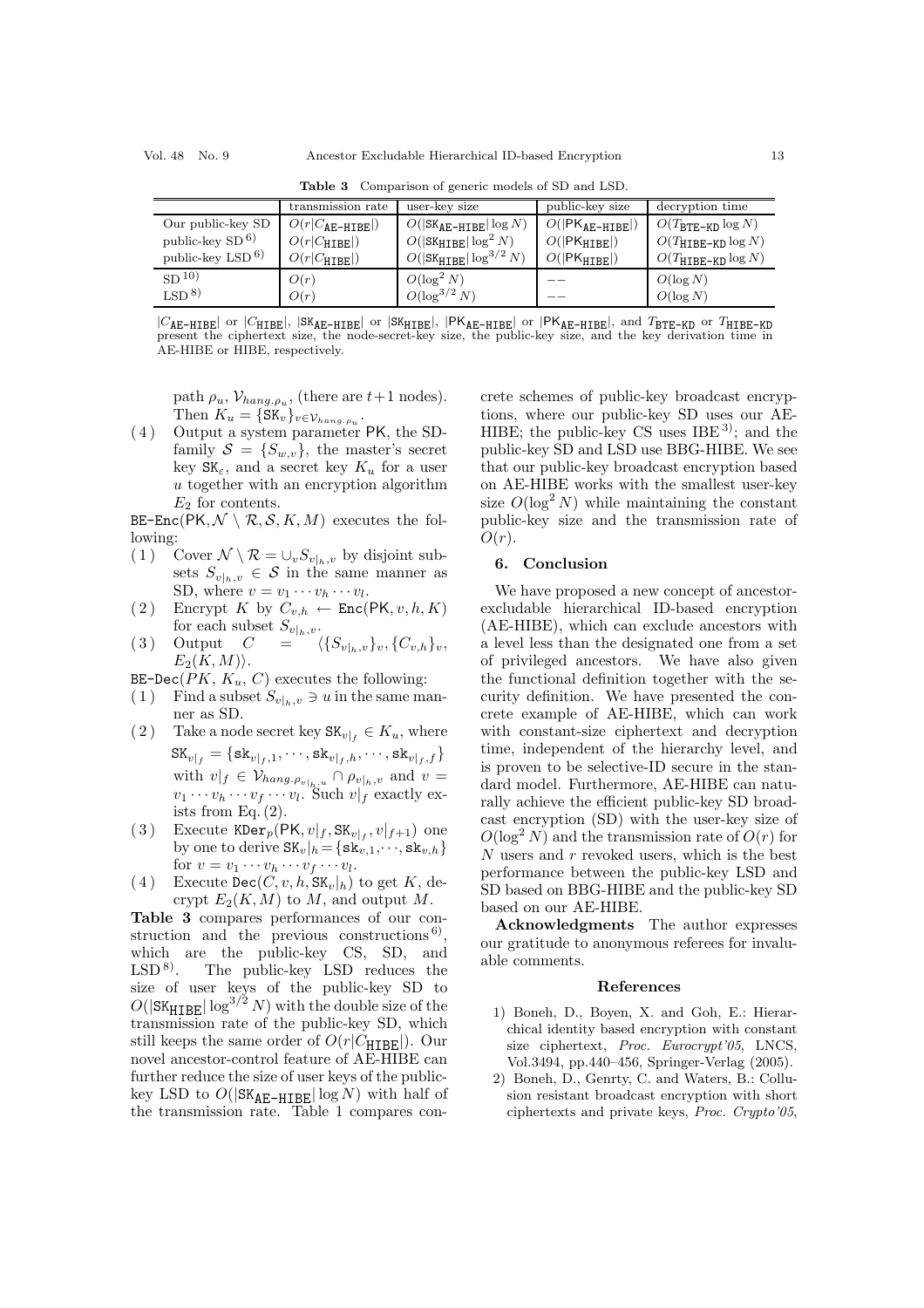LNCS, Vol.3621, pp.258–275, Springer-Verlag  $(2005).$ 

- 3) Boneh, D. and Franklin, M.: Identity based encryption from the Weil pairing, *SIAM J. of Computing*, Vol.32, No.3, pp.586–615 (2003).
- 4) Boneh, D. and Katz, J.: Improved efficiency for CCA-secure cryptosystems built using identity based encryption, *Proc. CT-RSA'05*, Springer-Verlag (2005).
- 5) Canetti, R., Halevi, S. and Katz, J.: A forward-secure public-key encryption scheme, *Advances in Cryptology — Eurocrypt 2003*, LNCS, Vol.2656, Springer-Verlag (2003).
- 6) Dodis, Y. and Fazio, N.: Public Key Broadcast Encryption for Stateless Receivers, *Proc. ACM DRM '02*, LNCS, Vol.2696, pp.61–80, Springer-Verlag (2002).
- 7) Gentry, C. and Silverberg, A.: Hierarchical ID-Based Cryptography, *Asiacrypt 2002*, LNCS, Vol. 2501, pp.548–566, Springer-Verlag (2002).
- 8) Halevy, D. and Shamir, A.: The LSD broadcast encryption scheme, *Advances in Cryptology-Proceedings of Crypto'02*, LNCS, Vol.2442, pp.47–60, Springer-Verlag (2002).
- 9) Miyaji, A., Nakabayashi, M. and Takano, S.: New explicit conditions of Elliptic Curve Traces under FR-reduction, *IEICE Trans*., Fundamentals, Vol.E84-A, No.5, pp.1234–1243  $(2001).$
- 10) Naor, D., Naor, M. and Lotspiech, J.: Revocation and Tracing Scheme for Stateless Receivers, *Advances in Cryptology-CRYPTO 2001*, LNCS, Vol.2139, pp.41–62, Springer-Verlag (2001).

# **Appendix**

# **A.1 ID-based Encryption**

This annex gives the formal definition of IDbased encryption (IBE) in the following. A concrete IBE is proposed in Ref. 3).

**Definition 7 (IBE)** IBE consists of a 4 tuple of ppt algorithms (IBE-KGen, IBE-KDer, IBE-Enc, IBE-Dec), where

- IBE-KGen $(1^k)$ , the center key generation algorithm, for input of the security parameter  $1^k$ , outputs a system public key PK that includes the system parameter and the center's secret key (master-key) s.
- IBE-KDer $(v, s)$ , the center key derivation algorithm, for input of a user ID  $v$  and the center's secret key  $s$ , computes the user  $v$ 's secret key  $sk_v$ .
- IBE-Enc( $PK, v, M$ ), the encryption algorithm, for input of the public key PK, a user ID  $v$ , and a message  $M$ , computes a ciphertext C.

• IBE-Dec(PK,  $sk_v$ ,  $C$ ) = M, the decryption algorithm, for input of a user secret key  $sk_v$ and a ciphertext  $C$ , decrypts  $C$  to  $M$ .

**A.2 Hierarchical ID-based Encryption** This annex gives the formal definition of HIBE in the following. A concrete HIBE is proposed in<sup>1),7)</sup>.

**Definition 8 (HIBE)** HIBE consists of a 4-tuple of ppt algorithms (HIBE-KGen, HIBE-KDer, HIBE-Enc, HIBE-Dec), where

- HIBE-KGen $(1^k, t)$ , the root center keygeneration algorithm, for input of the security parameter  $1^k$  and the level t of a tree, outputs a system public key PK that includes the system parameter and the root center's secret key  $SK_{\varepsilon}$ .
- HIBE-KDer(PK,  $v, v_{l+1}, SK_v$ ), the key derivation algorithm, for input of the public key PK, a node  $v = v_1 \cdots v_l$ , a node secret key  $SK_v$ , and a child  $vv_{t+1}$ , outputs  $vv_{t+1}$ 's secret key  $SK_{vv_{l+1}}$ .
- HIBE-Enc( $PK, v, M$ ), the encryption algorithm, for input of the public key PK, a user ID  $v = v_1 \cdots v_l$ , and a message M, computes a ciphertext C.
- HIBE-Dec(SK<sub>v</sub>,  $C, v$ ), the decryption algorithm, for input of a user secret key  $SK_{v}$ and a ciphertext  $C$ , decrypts  $C$  to  $M$ . (Received December 11, 2006)

(Accepted June 5, 2007)

(Online version of this article can be found in the IPSJ Digital Courier, Vol.2, pp.000–000.)

In Ref. 7) HIBE consists of 5 functions, that is, HIBE-KDer is separated into two algorithms: one chooses a secret random for generating a child's node key and the other computes the secret key itself. For simplicity, we combine them into one.